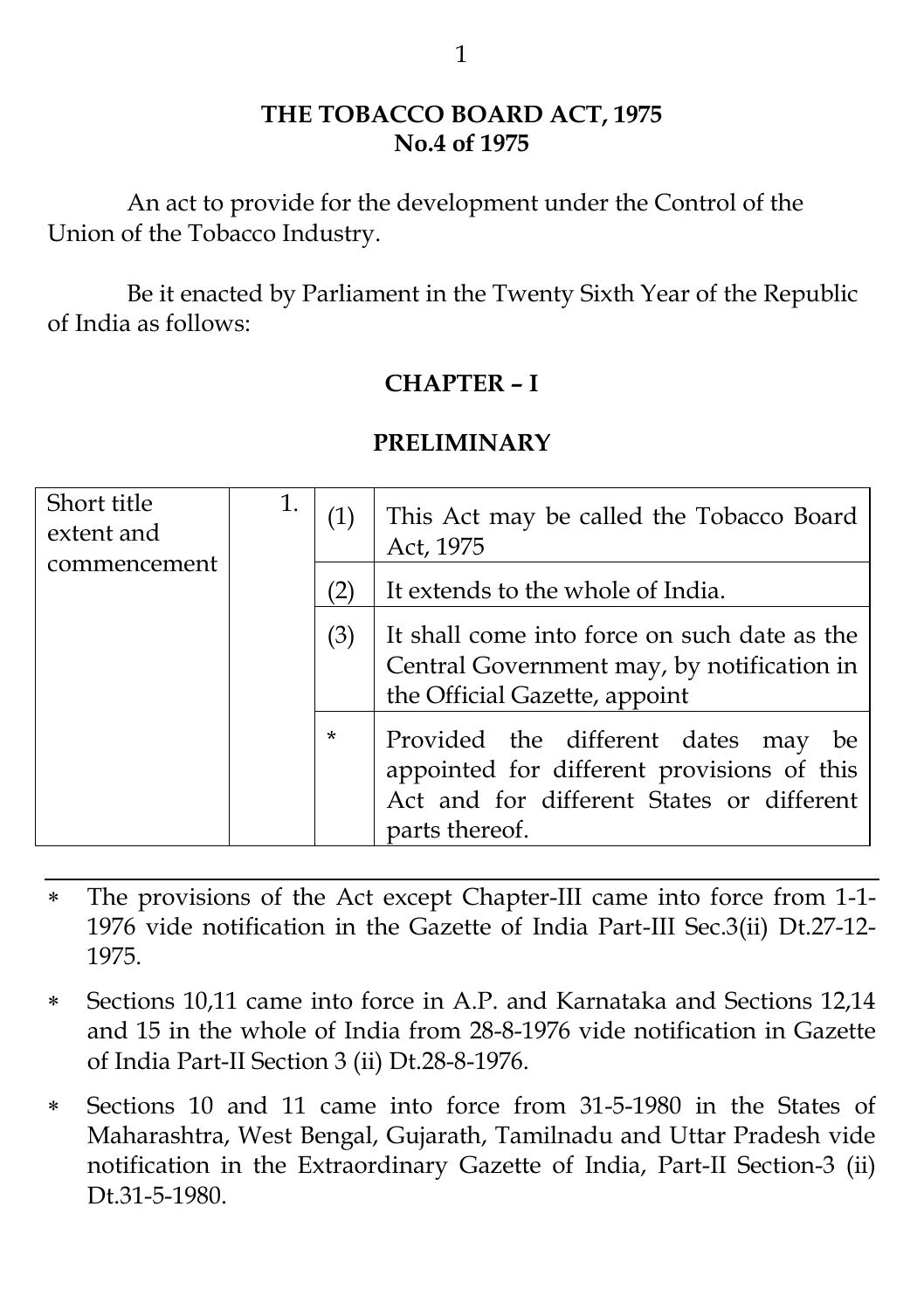| Declaration as<br>to be<br>expediency of<br>control by the<br>union. | $\overline{2}$ |     | It is here by declared that it is expedient in the<br>public interest that the Union should take under its<br>control the tobacco industry.                                                 |
|----------------------------------------------------------------------|----------------|-----|---------------------------------------------------------------------------------------------------------------------------------------------------------------------------------------------|
| Definitions.                                                         | 3              |     | In this Act, unless the context otherwise requires:                                                                                                                                         |
|                                                                      |                | (a) | "board"<br>the<br>Tobacco<br>Board<br>means<br>established under Section 4.                                                                                                                 |
|                                                                      |                | (b) | "Chairman" means Chairman of the Board;                                                                                                                                                     |
| 1 of 1944                                                            |                | (c) | "curing" shall have the meaning assigned to<br>it in the Central Excise and Salt Act, 1944 and<br>all its grammatical variations and cognate<br>expressions shall be construed accordingly; |
|                                                                      |                | (d) | "dealer" means a dealer in tobacco;                                                                                                                                                         |
|                                                                      |                | (e) | "executive director" means the Executive<br>Director appointed under Section 6.                                                                                                             |
|                                                                      |                | (f) | "export and import" means, respectively<br>taking out of or bringing into India by land,<br>sea or air;                                                                                     |
|                                                                      |                | (g) | "member" means a member of the Board and<br>includes the Chairman;                                                                                                                          |
|                                                                      |                | (h) | "Prescribed" means prescribed by rules made<br>under this Act;                                                                                                                              |
|                                                                      |                | (i) | "registered" means expect in the expression<br>"registered<br>grower" registered<br>under<br>Chapter-III of this Act and the rules made<br>there under;                                     |
|                                                                      |                | (j) | "registered grower" means a person who has<br>obtained a certificate of registration under<br>Section 10 of growing Virginia tobacco.                                                       |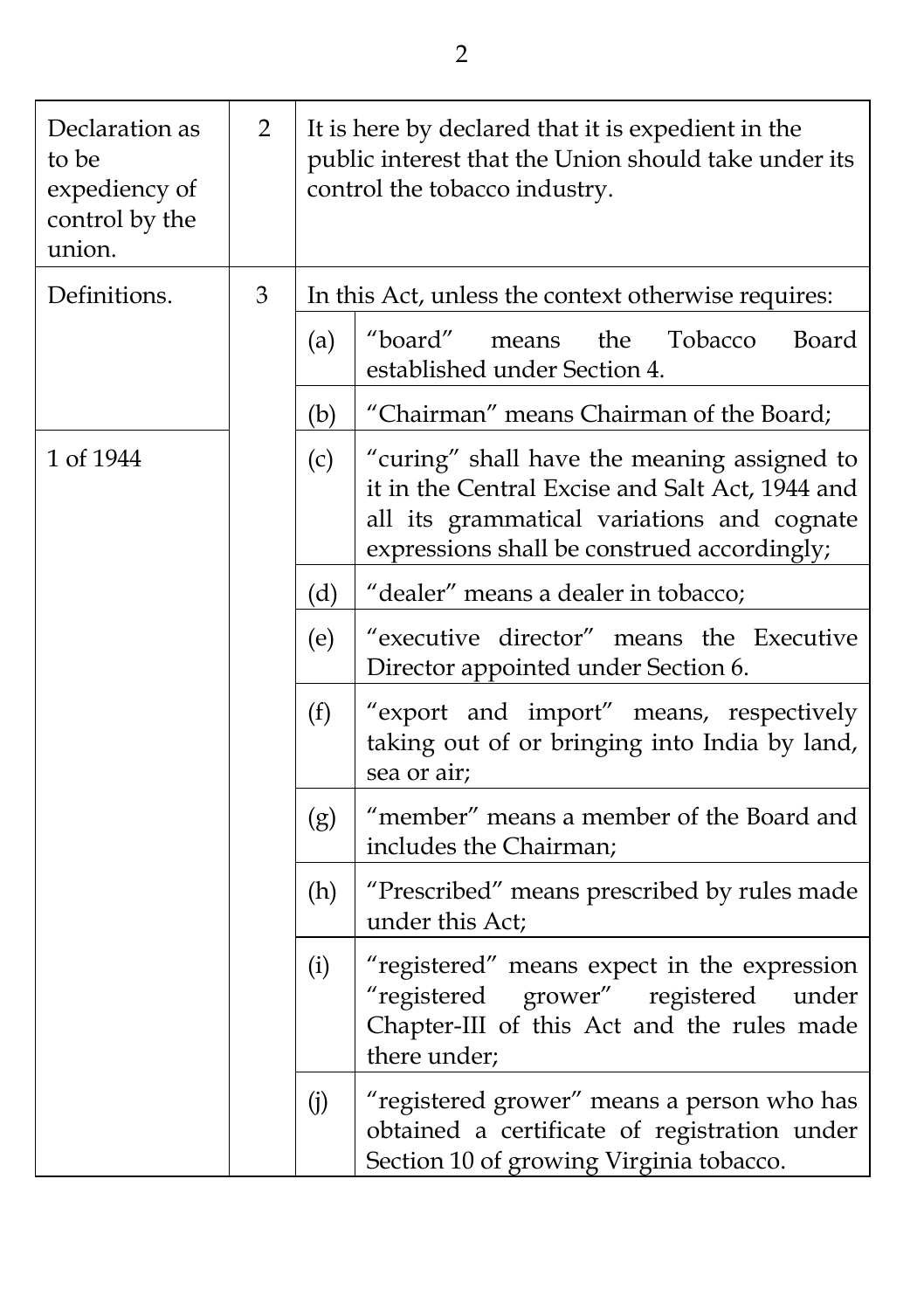### **CHAPTER – II**

### **THE TOBACCO BOARD**

| Establishment<br>and<br>constitution of<br>the Board | $\overline{4}$ | (1) | With effect from such date as the Central<br>Government may, by notification in the Official<br>Gazette, appoint in this behalf, there shall be<br>established for the purposes of this Act, a Board<br>to be called the Tobacco Board.                                                                                                                                           |
|------------------------------------------------------|----------------|-----|-----------------------------------------------------------------------------------------------------------------------------------------------------------------------------------------------------------------------------------------------------------------------------------------------------------------------------------------------------------------------------------|
|                                                      |                | (2) | The Board shall be a body corporate by the<br>name aforesaid, having perpetual succession<br>and common seal, with power to acquire, hold<br>and dispose of property, both movable and<br>immovable, and to contract, and shall by the<br>said name sue and be sued.                                                                                                              |
|                                                      |                | (3) | The Head Office of the Board shall be at Guntur<br>in the State of Andhra Pradesh and the Board<br>may, with the previous approval of the Central<br>Government, establish offices or agencies at<br>other places in or outside India.                                                                                                                                            |
|                                                      |                | (4) | The Board shall consist of the following<br>members, namely;<br>a) a Chairman to be appointed by the<br><b>Central Government</b><br>b) three members of the Parliament of<br>whom two shall be elected by the House<br>of the people and one by the Council of<br>States.<br>* eight members to be appointed by the<br>c)<br>Central Government to<br>represent<br>respectively. |

 The word seven was amended as eight and sub clause (via) was inserted vide the Tobacco Board (Amendment) Act 1978 published in the extraordinary Gazette of India Part-II Section-I Dt.30-8-978.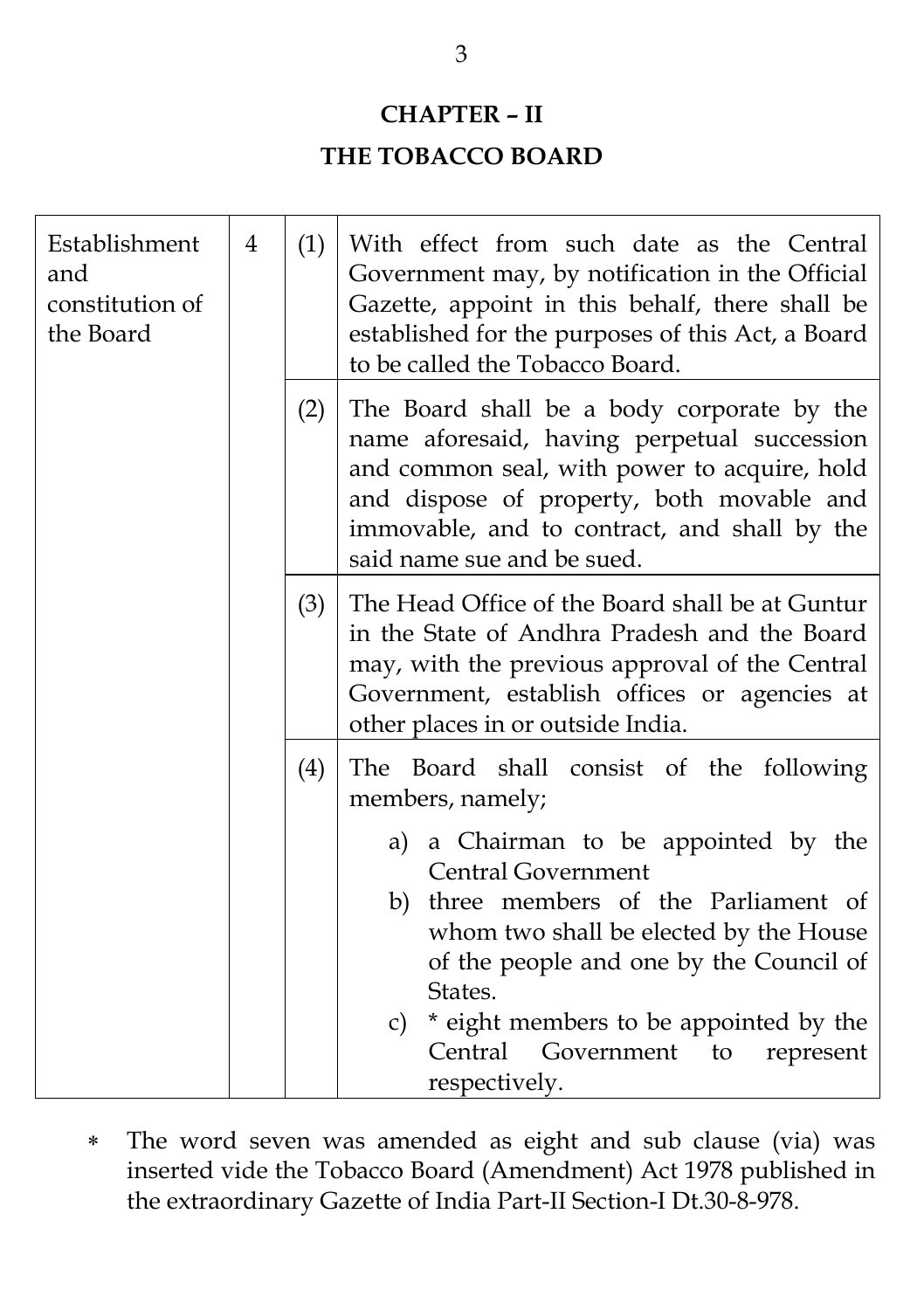| (i) the Ministry of the Central Government<br>dealing with Agriculture;                                                                                                                                                                                                                                                                                                               |
|---------------------------------------------------------------------------------------------------------------------------------------------------------------------------------------------------------------------------------------------------------------------------------------------------------------------------------------------------------------------------------------|
| (ii) the Ministry of the Central Government<br>dealing with Commerce;                                                                                                                                                                                                                                                                                                                 |
| (iii) the Ministry of the Central Government<br>dealing with Finance;                                                                                                                                                                                                                                                                                                                 |
| (iv) the Ministry of the Central Government<br>dealing with Industrial Development                                                                                                                                                                                                                                                                                                    |
| (v) the Indian Council of Agricultural<br>Research;                                                                                                                                                                                                                                                                                                                                   |
| (vi) the Government of Gujarat and                                                                                                                                                                                                                                                                                                                                                    |
| (vii) the Government of Karnataka.                                                                                                                                                                                                                                                                                                                                                    |
| d) two members to be appointed by the<br>Central Government by rotation in the<br>alphabetical order, to represent<br>the<br>Governments of tobacco-growing States<br>other than the States of Andhra Pradesh*,<br>Gujarat and Karnataka;                                                                                                                                             |
| not more than + ten members to be<br>e)<br>appointed by the Central Government from<br>amongst growers tobacco dealers and<br>exporters (including packers) of tobacco<br>and tobacco products, manufacturers of<br>tobacco products and from<br>amongst<br>persons who, in the opinion of the Central<br>Government are exporters in tobacco<br>marketing or agricultural economics. |

 The word ten was substituted for the word eight vide Tobacco Board (Amendment) Act 1985 Published in the extraordinary Gazette of India Part II Section 1 Dt.6-9-1985.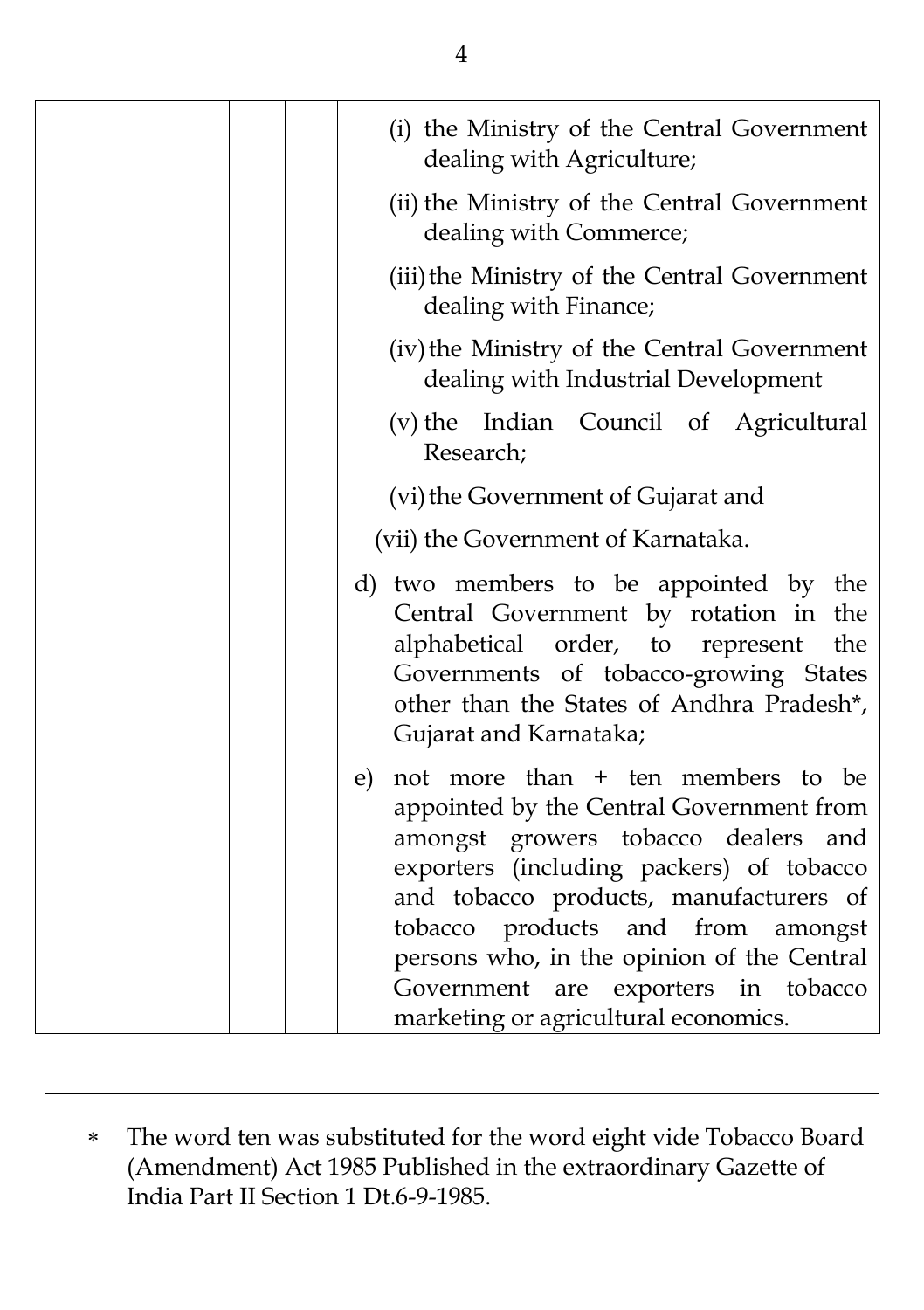|         | + "Provided that the number of members<br>appointed under this clause from amongst<br>the growers of tobacco shall not exceed<br>$\sin$ ".                                                                                                                                              |
|---------|-----------------------------------------------------------------------------------------------------------------------------------------------------------------------------------------------------------------------------------------------------------------------------------------|
|         | + (f) the Agricultural Marketing Adviser to the<br>Government of India, Department of<br>Rural Development, ex-officio;                                                                                                                                                                 |
|         | + (g) the Executive Director, ex-officio;                                                                                                                                                                                                                                               |
| $(4-A)$ | It is herby declared that the office of member of<br>the Board shall not disqualify its holder for<br>being chosen as, or for being a member of<br>either House of Parliament.                                                                                                          |
| (5)     | The Board shall elect, from amongst its<br>members, a Vice-Chairman who shall exercise<br>such of the powers and perform such of the<br>functions of the Chairman<br>as<br>may be<br>prescribed or as may be delegated to him by<br>the Chairman.                                       |
| (6)     | The term of office of the members and the<br>manner of filling vacancies among, and the<br>procedure to be followed in the discharge of<br>their functions by the members shall be such as<br>may be prescribed.                                                                        |
| $+(7)$  | Any officer of the Central Government (not<br>being a member of the Board) as is deputed by<br>the Central Government in this behalf, shall<br>have the right to attend the meetings of the<br>Board and take part in the proceedings thereof,<br>but shall not have the right to vote. |

+ Provision to clause (e) clauses (f), (g) and Sub-Section (4-A) were added also the words "The Executive Director and any such Officer" in Sub-Section (7) were substituted by 'Any Officer' vide Tobacco Board (Amendment) Act 1985 published in the extraordinary Gazette of India Part-II Section-I Dt.6-9-1985.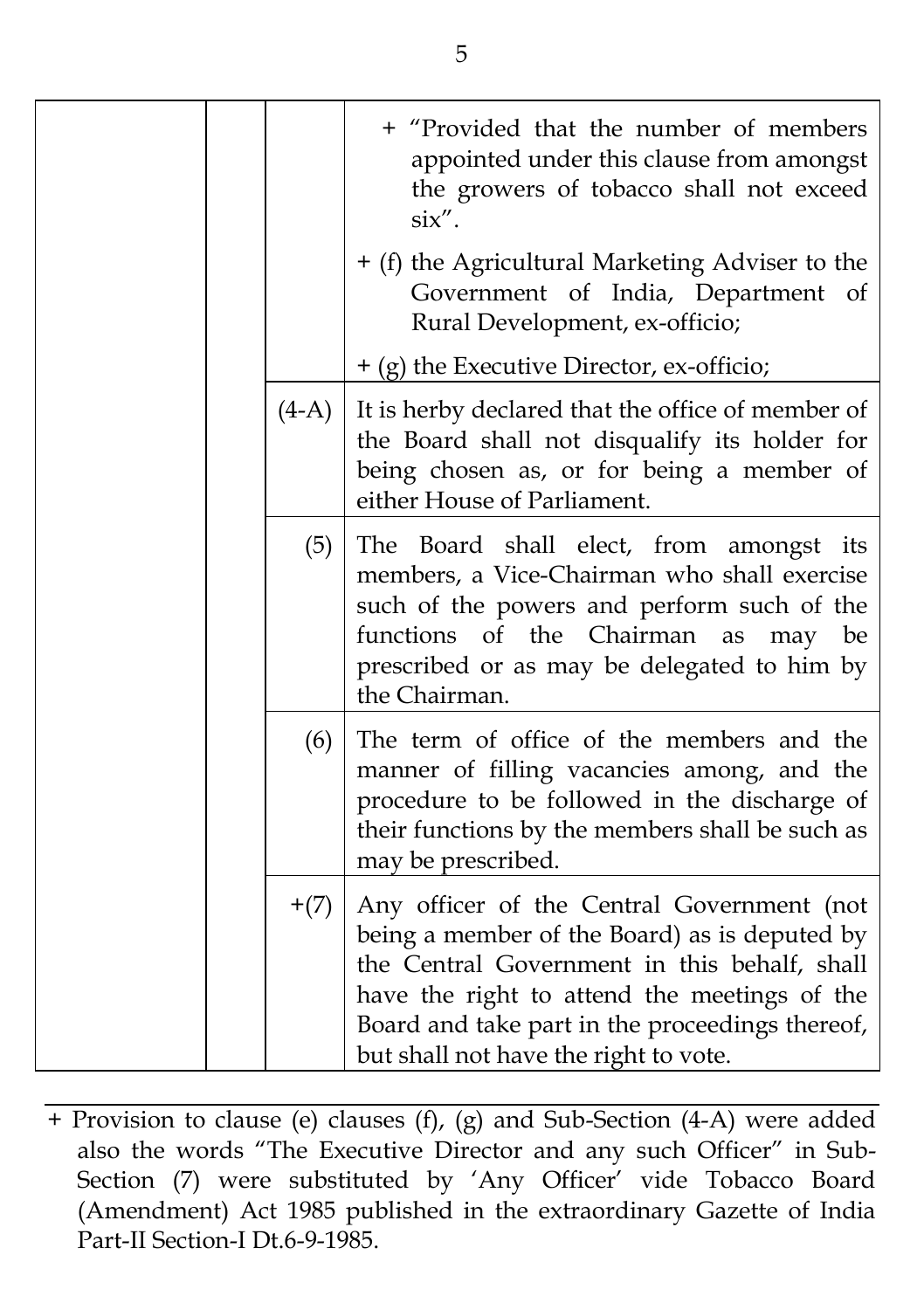|                                                                              |    | (8) | The Board may associate with itself, in such<br>manner and for such purposes as may be<br>prescribed, any persons whose assistance or<br>advice it may desire in complying with any of<br>the provisions of this Act and a person so<br>associated shall have the right to take part in the<br>discussions of the Board relevant to the<br>purposes for which he has been associated but<br>shall not have the right to vote. |
|------------------------------------------------------------------------------|----|-----|-------------------------------------------------------------------------------------------------------------------------------------------------------------------------------------------------------------------------------------------------------------------------------------------------------------------------------------------------------------------------------------------------------------------------------|
|                                                                              |    | (9) | No act or proceeding of the Board or any<br>committee appointed by it under section 7 shall<br>be invalidate merely by reason of -                                                                                                                                                                                                                                                                                            |
|                                                                              |    |     | a) Any vacancy in, or any defect in the<br>constitution of, the Board or such committee<br>οf<br>b) Any defect in the appointment of a person<br>acting as a member of the Board or such<br>committee or<br>c) Any irregularity in the procedure of the<br>Board or such committee not affecting the<br>merits of the case.                                                                                                   |
| Salary and<br>allowances and<br>the conditions<br>of service of<br>Chairman. | 5. |     | The Chairman shall be entitled to such salary and<br>allowances and such conditions of service in respect<br>of leave, pension, provident fund and other matters<br>as may from time to time fixed by the Central<br>Government.                                                                                                                                                                                              |
| Officers of the<br>Board and<br>other staff                                  | 6. | (1) | The Central Government shall appoint an<br>Executive Director to exercise such powers and<br>perform such duties under the Chairman as<br>may be prescribed or as may be delegated to<br>him by Chairman.                                                                                                                                                                                                                     |
|                                                                              |    | (2) | The Central Government shall appoint a<br>Secretary to the Board to exercise such powers<br>and perform such duties under the Chairman as<br>may be prescribed or as may be delegated to<br>him by the Chairman.                                                                                                                                                                                                              |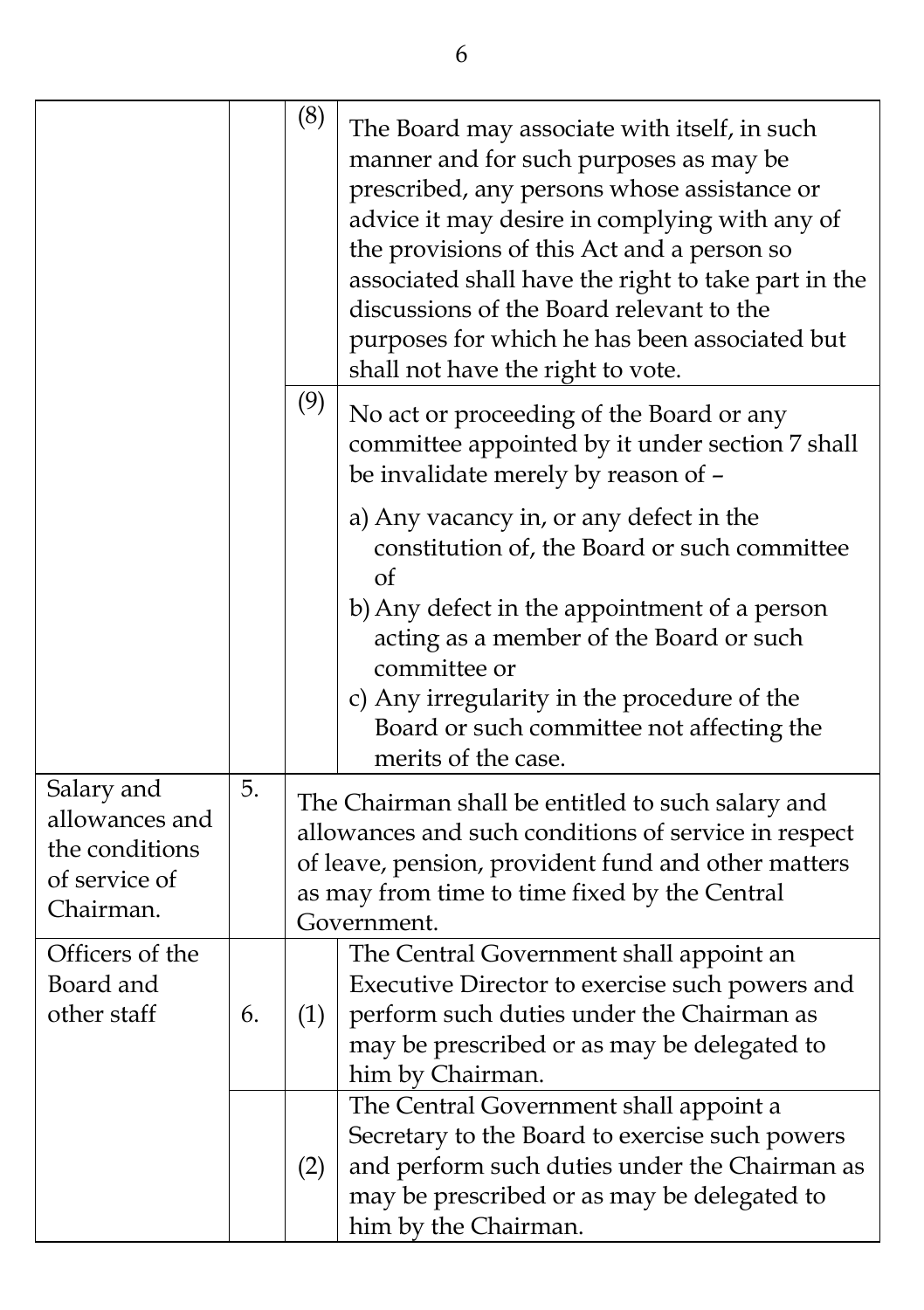|                            |    | (3) | The Executive Director and the Secretary shall<br>be entitled to such salaries and allowances and<br>such conditions of service in respect of leave<br>pension, provident fund and other matters as<br>may from time to time be fixed by the Central<br>Government.                                                                                                                      |
|----------------------------|----|-----|------------------------------------------------------------------------------------------------------------------------------------------------------------------------------------------------------------------------------------------------------------------------------------------------------------------------------------------------------------------------------------------|
|                            |    | (4) | Subject to such control, restrictions and<br>conditions (including conditions as to<br>appointment of the officers and other<br>employees of the Tobacco Export Promotion<br>Council, in the events of the said Council being<br>would up) as may be prescribed, the Board may<br>appoint such other officers and employees as                                                           |
|                            |    |     | may be necessary for the efficient performance<br>of its functions.                                                                                                                                                                                                                                                                                                                      |
|                            |    | (5) | The Chairman, the Executive Director and<br>Secretary and other officers and employees of<br>the Board shall not undertake any work<br>unconnected with their duties under this Act<br>except with the permission of the Central<br>Government.                                                                                                                                          |
| Committees of<br>the Board | 7. | (1) | The Board may appoint such committees and<br>may be necessary for the efficient discharge of<br>its duties and performance of it functions under<br>this Act.                                                                                                                                                                                                                            |
|                            |    | (2) | The Board shall have the power to co-opt as<br>members of any committee appointed under<br>sub-section (1) such number of persons who are<br>not members of the Board as it may think fit<br>and the persons so co-opted shall have the right<br>to attend the meetings of the committee and<br>take part in the proceedings of the committee<br>but shall not have their right to vote. |
| Functions of<br>the Board  | 8. | (1) | It shall be the duty of the Board to promote, by<br>such measures as it thinks fit, the development<br>under the control of the Central Government of<br>the tobacco industry.                                                                                                                                                                                                           |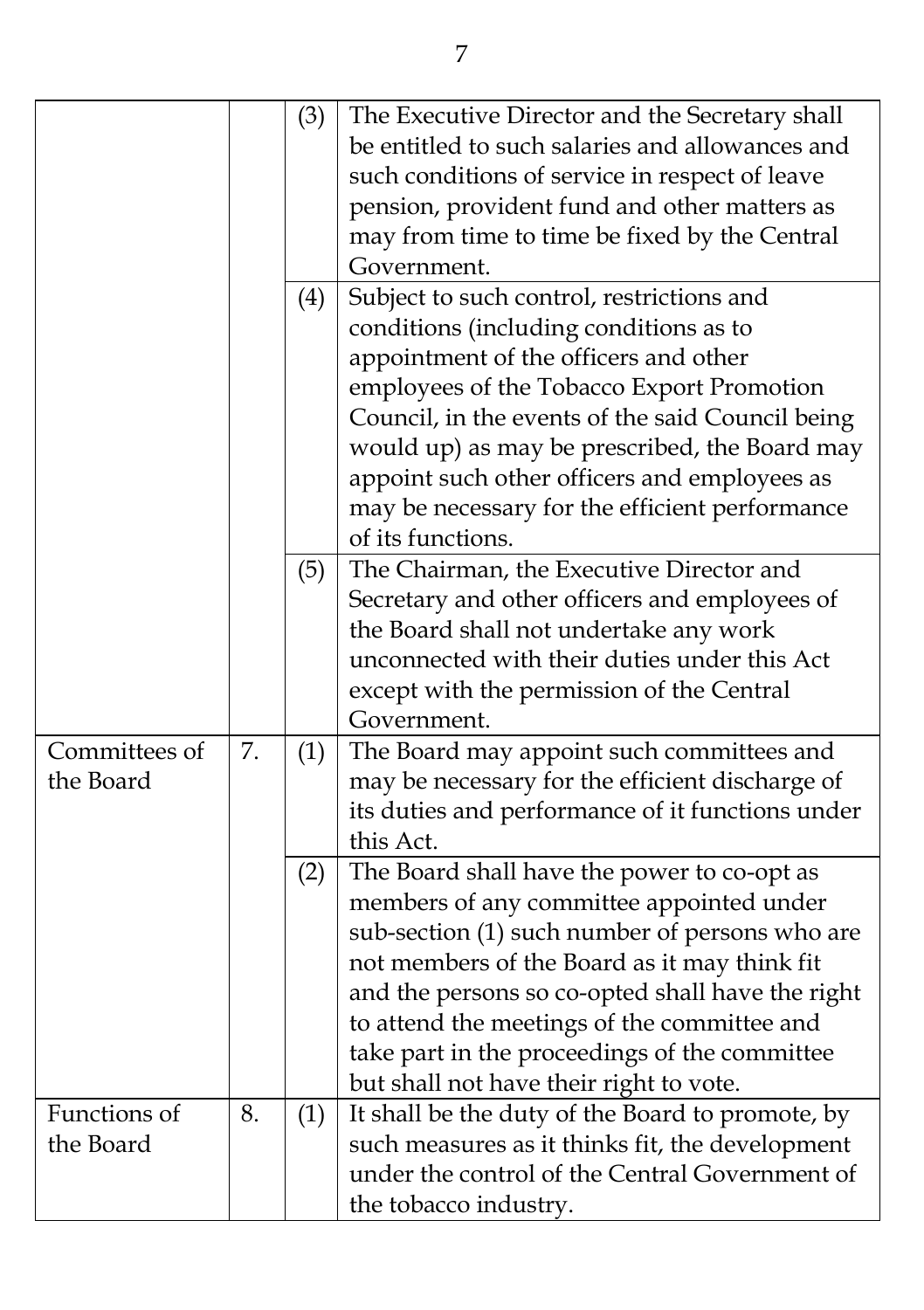|  | (2) | Without prejudice to the generality of the<br>provisions of sub-section (1), the measures<br>referred to there in may provide for -                                                                                                                         |
|--|-----|-------------------------------------------------------------------------------------------------------------------------------------------------------------------------------------------------------------------------------------------------------------|
|  |     | *regulating the production and curing of<br>a)<br>Virginia tobacco having regard to the<br>following factors namely;                                                                                                                                        |
|  |     | i. the demand for Virginia tobacco in<br>India and abroad;                                                                                                                                                                                                  |
|  |     | ii. the suitability of land for growing<br>Virginia tobacco;                                                                                                                                                                                                |
|  |     | iii. the differences in soil characteristics<br>and agro climatic factors in different<br>regions of the country where Virginia<br>tobacco is grown and the effect thereof<br>on the quality and quantity of Virginia<br>tobacco produced in those regions; |
|  |     | iv. the marketability of different types of<br>Virginia tobacco;                                                                                                                                                                                            |
|  |     | v. the need for rotation of crops, and                                                                                                                                                                                                                      |
|  |     | vi. the nature of the holdings of the<br>growers of Virginia tobacco whether<br>owned or leased.                                                                                                                                                            |
|  |     | b) keeping a constant watch on the Virginia<br>tobacco market, both in India and abroad,<br>and ensuring that the growers get a fair and<br>remunerative price for the same and that<br>there are no wide fluctuations in the prices<br>of the commodity;   |

 Clause (a) was substituted vide Tobacco Board (Amendment) Act. 1985 published in the extraordinary Gazette of India Part II, Section 1, Dt.6-9- 1985.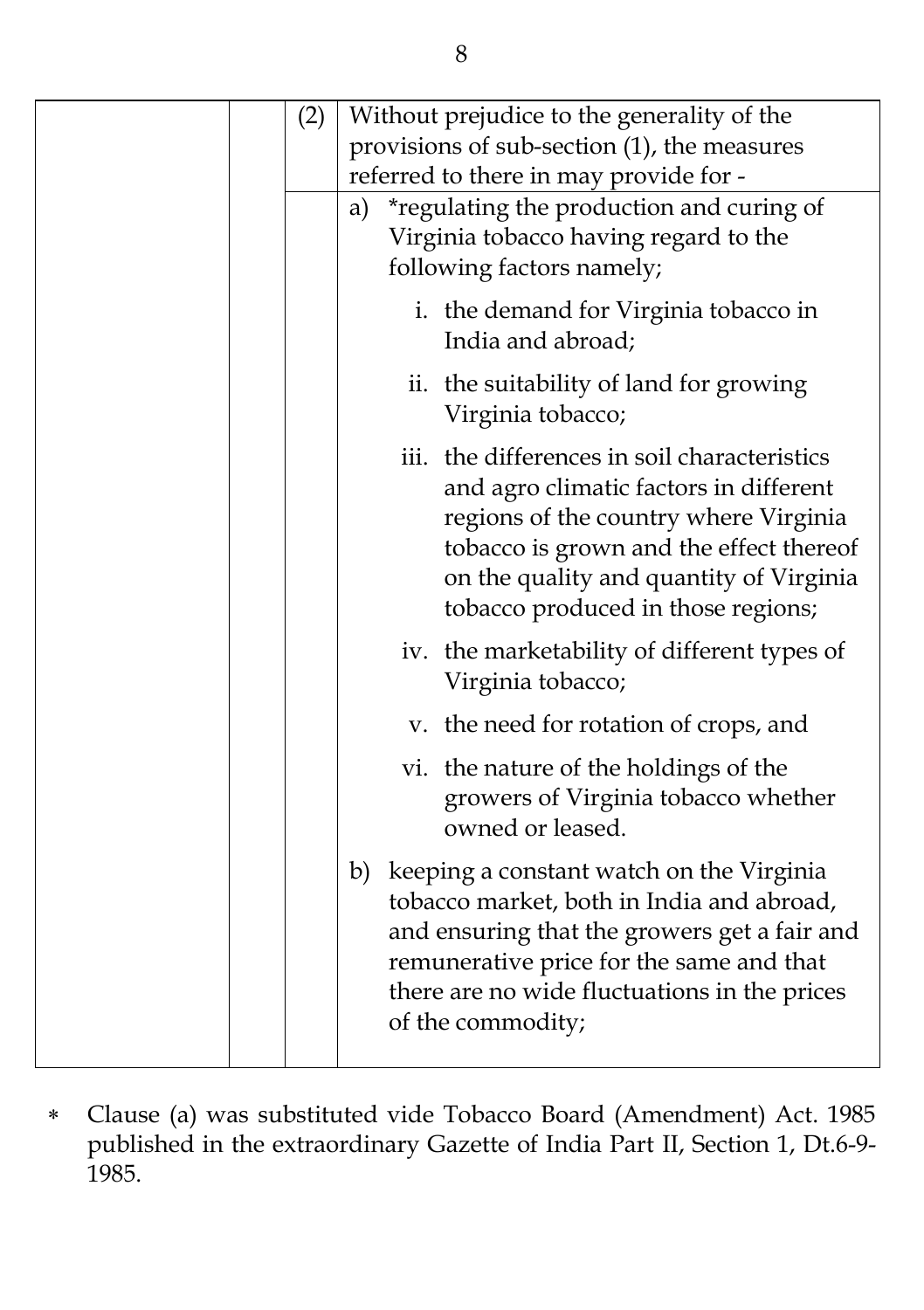|  | c)           | maintenance and improvement of existing<br>markets, and development of new markets<br>outside India for Indian Virginia tobacco<br>and its products and devising of marketing<br>strategy in consonance with demand for the<br>commodity outside India, including group<br>marketing under limited brand names;                                                                              |
|--|--------------|----------------------------------------------------------------------------------------------------------------------------------------------------------------------------------------------------------------------------------------------------------------------------------------------------------------------------------------------------------------------------------------------|
|  |              | *(cc) establishment by the Board of auction<br>platform with previous approval of the<br>Central Government for the sale of Virginia<br>tobacco by registered grower or curers and<br>functioning of the Board as an auctioneer at<br>platforms<br>auction<br>established<br>by<br>or<br>registered with its subject to such conditions<br>as may be specified by the Central<br>Government. |
|  |              | d) recommending to Central Government the<br>minimum prices which may be fixed for<br>purposes of export of Virginia tobacco with<br>a view to avoiding unhealthy competition<br>amongst the exporters;                                                                                                                                                                                      |
|  | $\epsilon$ ) | regulating in other respects Virginia tobacco<br>marketing in India and export of Virginia<br>tobacco having due regard to the interests of<br>growers, manufacturers and dealers and the<br>nation;                                                                                                                                                                                         |
|  | f            | propagating information useful to<br>the<br>growers, dealers and exporters (including<br>Virginia<br>tobacco<br>packers)<br>of<br>and<br>manufacturers of Virginia tobacco products<br>and others concerned with Virginia tobacco<br>and products thereof;                                                                                                                                   |
|  |              | g) purchasing Virginia tobacco from growers<br>when the same is considered necessary or<br>expedient for                                                                                                                                                                                                                                                                                     |

\* Interested vide the tobacco Board (Amendment) Act 1978 published in the extraordinary Gazette of India Part-II, Section-1, Dt.30-8-1978.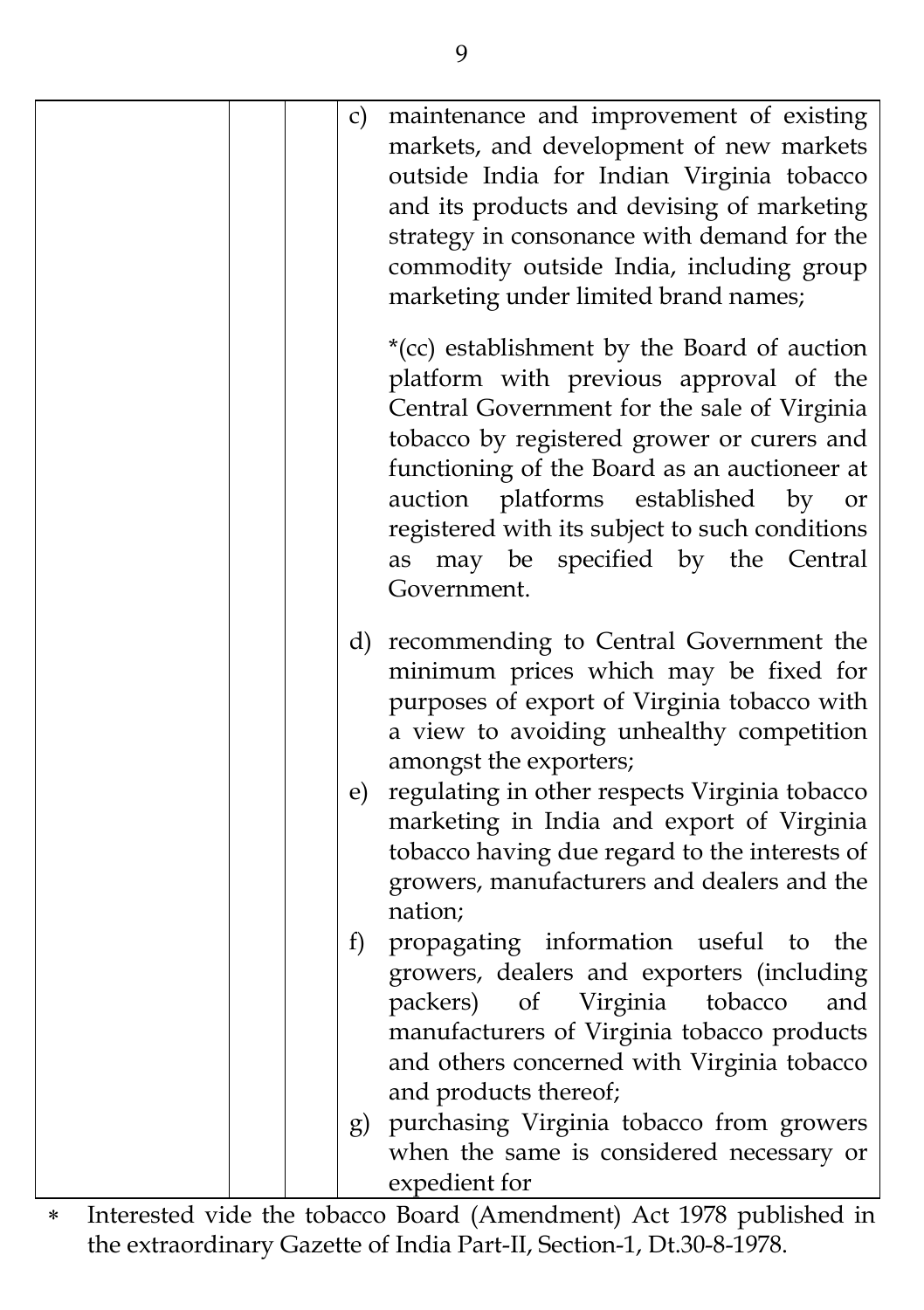|    |     | Protecting the interests of the growers and<br>disposal of the same in India or aboard as<br>and when considered appropriate;<br>h) Promoting the grading of tobacco at the<br>level of growers;<br>Sponsoring, assisting, co-ordinating<br>i)<br>or<br>encouraging scientific, technological and<br>economic research for the promotion of<br>tobacco industry;<br>Such other matters as may be prescribed;<br>$\mathbf{j}$                                                                                                                       |
|----|-----|----------------------------------------------------------------------------------------------------------------------------------------------------------------------------------------------------------------------------------------------------------------------------------------------------------------------------------------------------------------------------------------------------------------------------------------------------------------------------------------------------------------------------------------------------|
|    | (3) | Without prejudice to the generality of the<br>provisions of sub-section (1) and subject to<br>priority being given to matters specified in sub-<br>section (2) the measures referred to in sub-<br>section (1) may also provide in relation to<br>tobacco other than Virginia tobacco for all or<br>any other matters specified in clauses (c) to $(g)$<br>of sub-section (2) and for this purpose any<br>reference in those clauses to Virginia tobacco<br>shall be construed as including a reference to<br>tobacco other than Virginia tobacco. |
|    | (4) | The Board shall perform its functions under this<br>section in accordance with and subject to such<br>may be made by the Central<br>rules as<br>Government and such rules may in particular<br>make provisions for ensuring that the Board<br>functions in close liaison with Union agencies<br>institutions and authorities concerned with the<br>tobacco industry (including growing of tobacco)<br>and avoids duplication of effort.                                                                                                            |
| 9. | (1) | The Central Government may by notification in<br>the official Gazette and for reasons to be<br>specified there in direct that the Board shall be<br>dissolved from such                                                                                                                                                                                                                                                                                                                                                                            |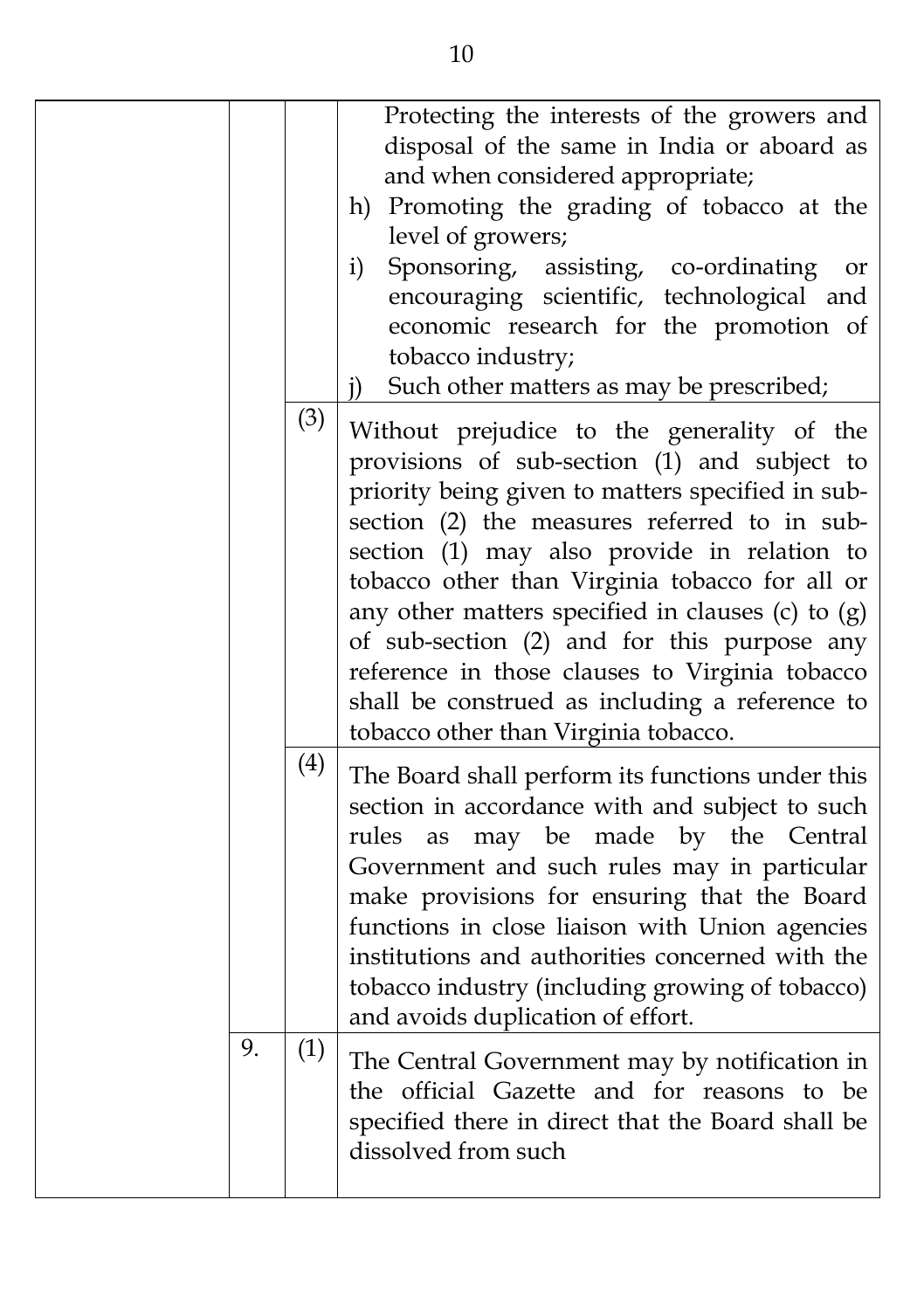|     | date and for such period as may be specified in<br>the notification.                                                                                                                                                                                                          |
|-----|-------------------------------------------------------------------------------------------------------------------------------------------------------------------------------------------------------------------------------------------------------------------------------|
|     | Provided that before issuing any such<br>notification the Central Government shall give a<br>reasonable opportunity to the Board to make<br>representations<br>against the proposed<br>and<br>shall<br>dissolution<br>consider<br>the<br>representations if any of the Board. |
| (2) | When the Board is dissolved under<br>the<br>provisions of sub-section (1):-                                                                                                                                                                                                   |
|     | a) all members, not withstanding that their<br>term of office has not expired, shall, from<br>the date of dissolution, vacate their offices<br>as such numbers;<br>b) all powers and duties of the Board shall,                                                               |
|     | during the period of dissolution, be<br>exercised and performed by such person as<br>the Central Government may appoint in this<br>behalf;                                                                                                                                    |
|     | c) all funds and other properties vested in the<br>shall, during the period of<br>Board<br>dissolution, vest in the Central Government<br>and                                                                                                                                 |
|     | d) as soon as the period of dissolution expires,<br>Board<br>shall be reconstituted in<br>the<br>accordance with the provisions of this Act.                                                                                                                                  |

## **CHAPTER III**

# **Regulation of Production and Disposal of Virginia Tobacco**

| Growers of      |  | Registration of   10.   (1)   No person shall grow Virginia tobacco except  <br>under, and in accordance with the conditions of |
|-----------------|--|---------------------------------------------------------------------------------------------------------------------------------|
| <b>Virginia</b> |  | a certificate of registration obtained from the                                                                                 |
| tobacco         |  | Board in accordance with the rules made under                                                                                   |
|                 |  | this Act.                                                                                                                       |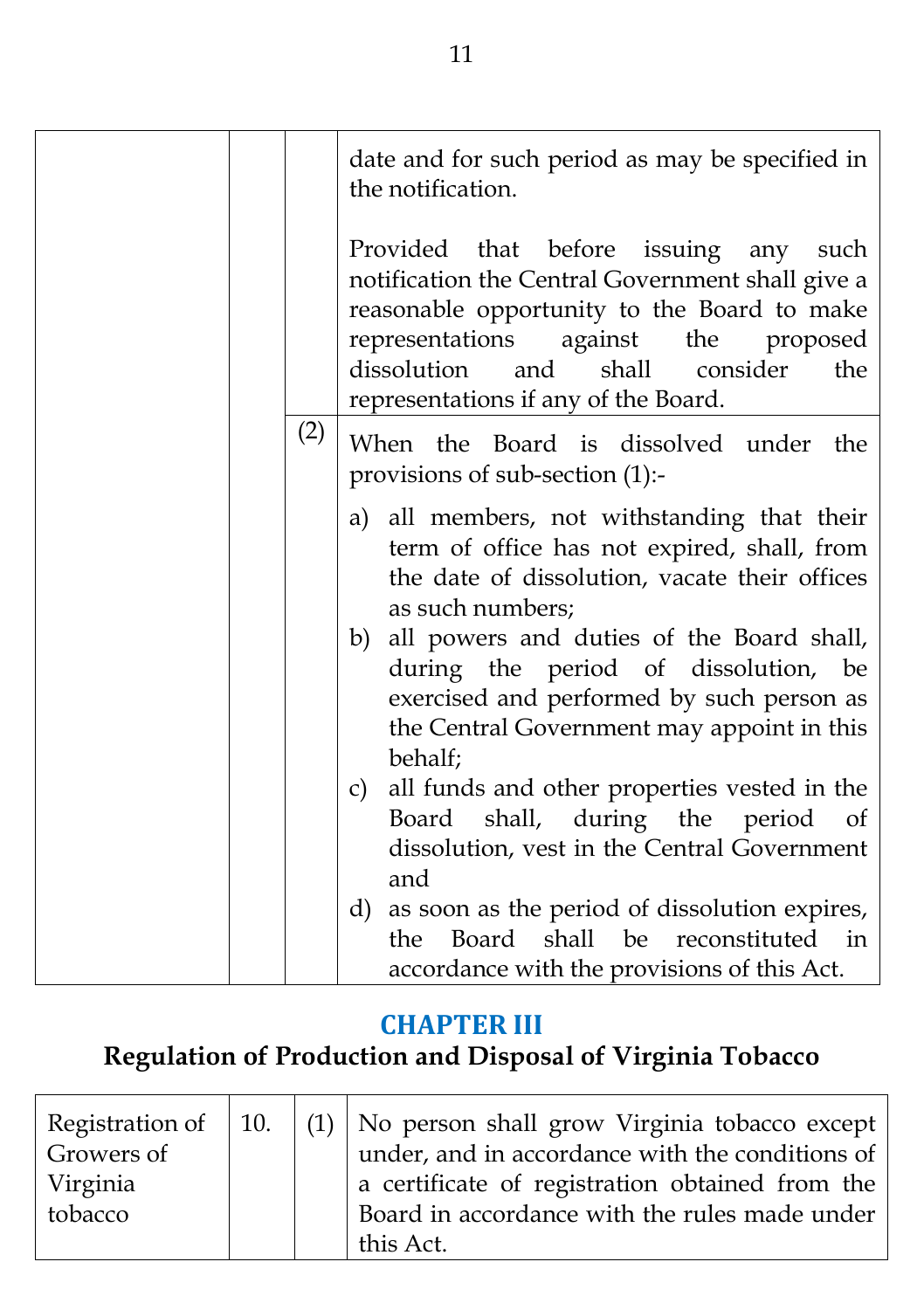|                                                                                                 |                          | (2) | In granting or refusing a certificate<br>of<br>registration, the Board shall have regard to the<br>demand for Virginia tobacco in India and<br>abroad, and the suitability of the land in<br>relation to which the certificate is applied for<br>and such other factors as may, having regard to<br>the need of the Virginia tobacco industry, be<br>prescribed.                                                          |
|-------------------------------------------------------------------------------------------------|--------------------------|-----|---------------------------------------------------------------------------------------------------------------------------------------------------------------------------------------------------------------------------------------------------------------------------------------------------------------------------------------------------------------------------------------------------------------------------|
|                                                                                                 |                          | (3) | A certificate of registration granted<br>in<br>pursuance of this section shall be valid for such<br>period as may be prescribed.                                                                                                                                                                                                                                                                                          |
|                                                                                                 |                          | (4) | Every application for such certificate<br>or<br>registration shall be accompanied by such fees<br>(not exceeding one rupee for 0.4 hectare of the<br>land in relation to which such application has<br>been made) as may be prescribed.                                                                                                                                                                                   |
| Registration of<br>growers of<br>Virginia<br>tobacco<br>seedlings for<br>commercial<br>purposes | $*10-$<br>$\overline{A}$ | (1) | No<br>person shall grow Virginia<br>tobacco<br>seedlings for commercial purposes unless he<br>registers himself as a nursery grower with the<br>Board in accordance with the rules made under<br>this Act.<br><b>Explanation:-</b> For the removal of doubts, it is<br>hereby declared that nothing in this sub-section<br>shall apply to the growing by a registered<br>grower of any Virginia tobacco seedlings for his |
|                                                                                                 |                          |     | own use.                                                                                                                                                                                                                                                                                                                                                                                                                  |
|                                                                                                 |                          | (2) | No registered nursery grower shall sell or cause<br>to be sold any Virginia tobacco seedlings grown<br>by him to any person other than a registered<br>grower.                                                                                                                                                                                                                                                            |

 Inserted vide Tobacco Board (Amendment) Act 1985 published in the Extraordinary Gazette of India, Part-II, Section-I, Dt.6-9-1985.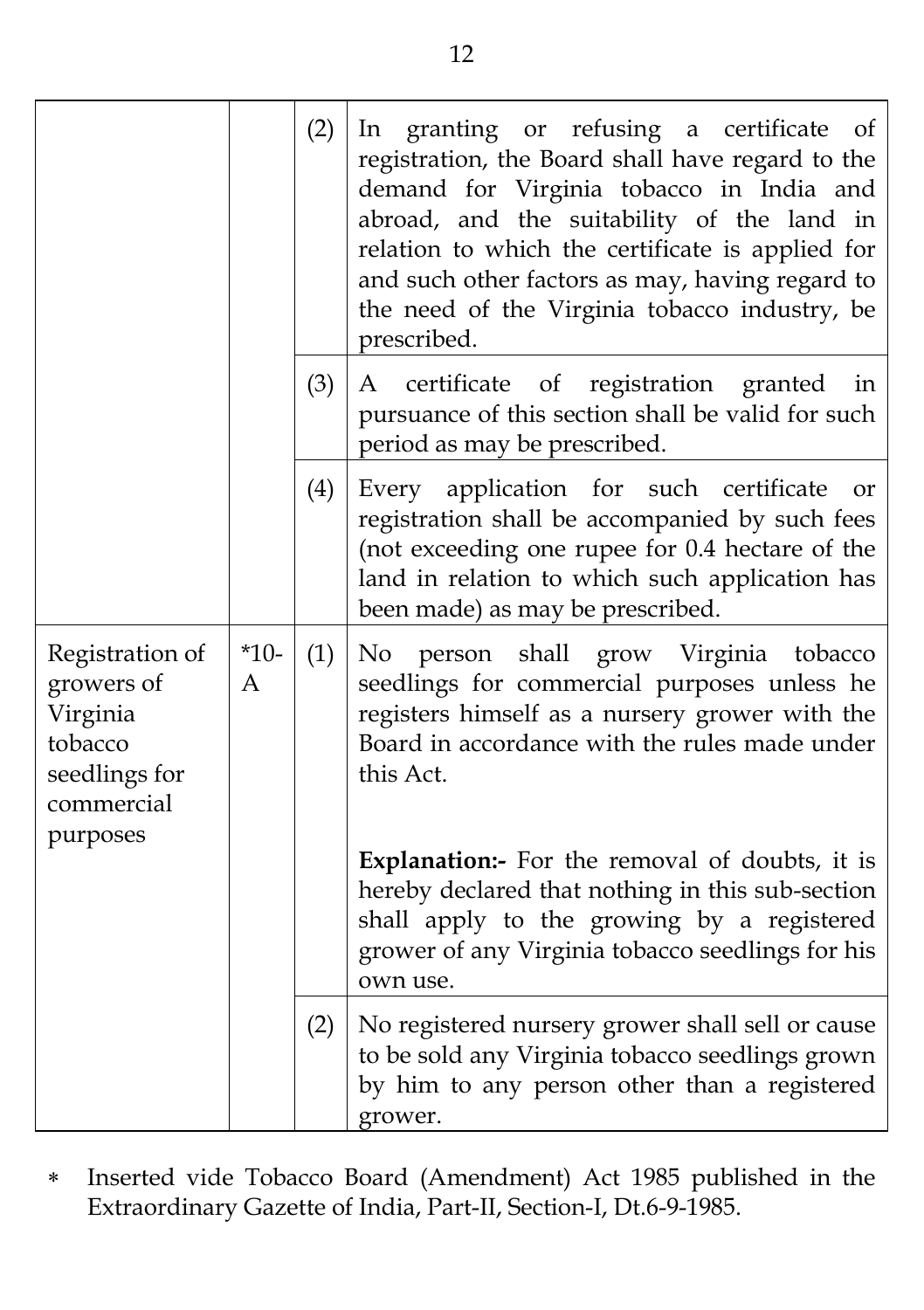| Registration<br>of curers of<br>Virginia<br>tobacco                                    | 11                                                                                                                                                                                                                                                                                                                                                                                                                                               | No person other than a registered curer shall cure<br>or undertake the curing of Virginia tobacco unless<br>he registers himself as a curer with the Board in<br>accordance with the rules made under this Act.                                   |                                                                                                                                                                                                                                                                           |
|----------------------------------------------------------------------------------------|--------------------------------------------------------------------------------------------------------------------------------------------------------------------------------------------------------------------------------------------------------------------------------------------------------------------------------------------------------------------------------------------------------------------------------------------------|---------------------------------------------------------------------------------------------------------------------------------------------------------------------------------------------------------------------------------------------------|---------------------------------------------------------------------------------------------------------------------------------------------------------------------------------------------------------------------------------------------------------------------------|
| Registration<br>of processors<br>and<br>manufacturers<br>of Virginia<br>tobacco etc.   | $11-A$                                                                                                                                                                                                                                                                                                                                                                                                                                           | No person shall process Virginia tobacco<br>or<br>manufacture products there from unless<br>he<br>registers himself as such processor or manufacturer,<br>as the case may be, with the Board in accordance<br>with the rules made under this Act. |                                                                                                                                                                                                                                                                           |
| License to be<br>obtained for<br>grading work<br>and<br>construction<br>of barns, etc. | $*11 - B$                                                                                                                                                                                                                                                                                                                                                                                                                                        |                                                                                                                                                                                                                                                   | No person shall -<br>(i) take up grading work relating to Virginia<br>tobacco for commercial purposes; or<br>(ii) take up the construction and operation of a<br>barn, unless he obtains a license from the Board<br>in accordance with the rules made under this<br>Act; |
|                                                                                        | Explanation: For the purposes of this section:<br>(i) "Barn" means a building or structure with a<br>roof of zinc sheets or tiles having flue pipes,<br>furnace and tiers used for flue curing of tobacco<br>leaves;<br>(ii) "grading work" means separating tobacco<br>leaves into specific grades on the basis of plant<br>position, maturity, colour, body and blemish<br>and in accordance with such specifications as<br>may be prescribed. |                                                                                                                                                                                                                                                   |                                                                                                                                                                                                                                                                           |

 Inserted vide Tobacco Board (Amendment) Act, 1985. Published in the Extraordinary Gazette of India Part-II, Section-I, Dt.6-9-1985.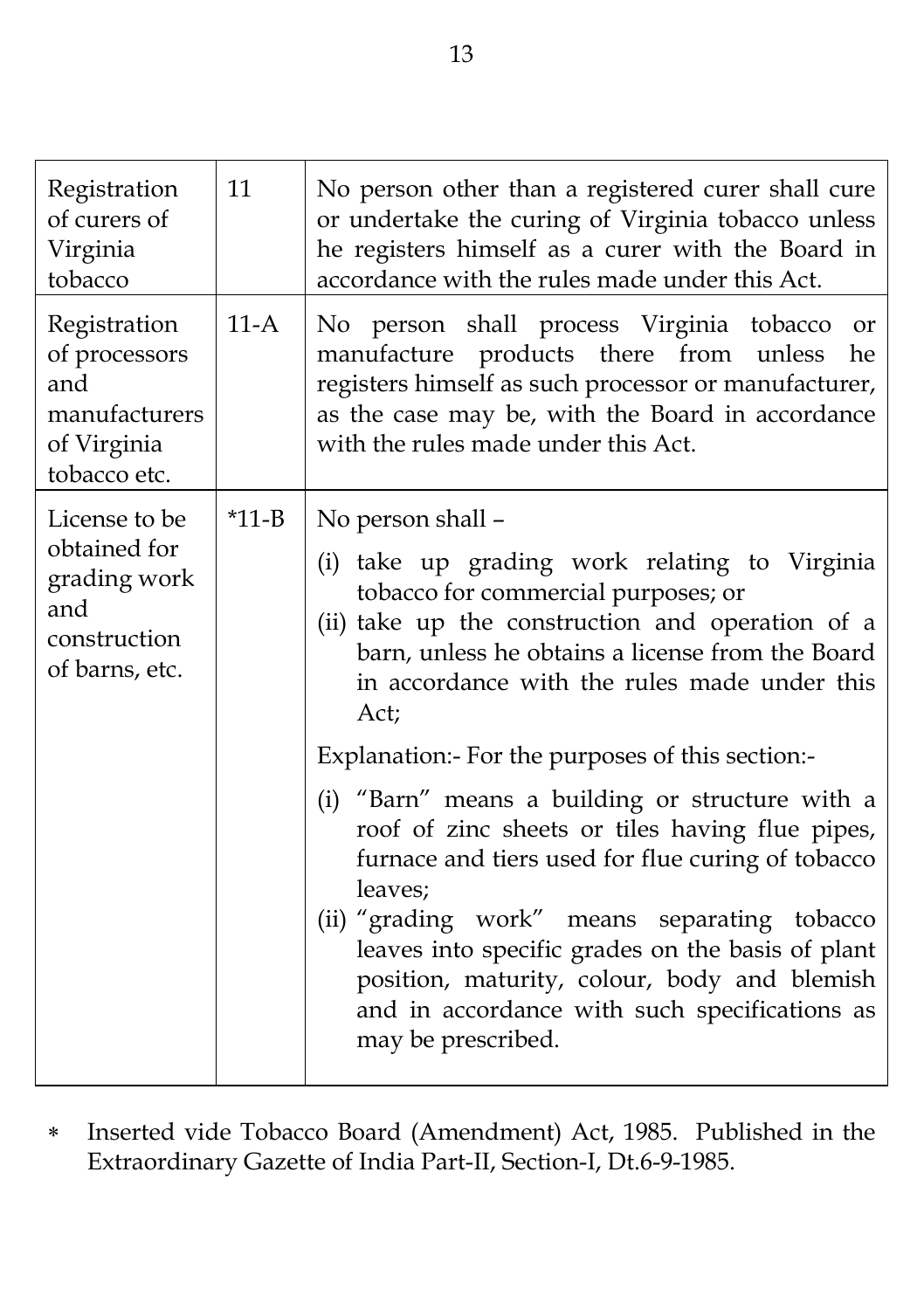| Registration<br>of exporters,<br>packers,<br>auctioneers<br>and dealers.                         | 12     | No person shall export tobacco or any tobacco<br>products or function as a packer, auctioneer of, or<br>dealer in, tobacco unless he registers himself with<br>the Board in accordance with the rules made under<br>this act.                                                              |
|--------------------------------------------------------------------------------------------------|--------|--------------------------------------------------------------------------------------------------------------------------------------------------------------------------------------------------------------------------------------------------------------------------------------------|
| Virginia<br>tobacco to be<br>sold at<br>registered<br>auction<br>platforms.                      | $+13.$ | No registered grower or curer shall sell or cause to<br>be sold Virginia tobacco elsewhere than at an<br>auction platform registered with the Board in<br>accordance with the rules made under this Act.<br># [or established by the Board under this Act]                                 |
| Duty of<br>registered<br>dealers and<br>exporters to<br>purchase at<br>auction<br>platforms etc. | $13-A$ | No registered dealer or registered exporter shall<br>purchase or cause to be purchased Virginia tobacco<br>elsewhere-<br>a) than at an auction platform registered with the<br>Board in accordance with the rules made under<br>this Act or established by the Board under this<br>Act; or |

- # Added vide the Tobacco Board (Amendment) Act 1978 published in the extraordinary Gazette of India Part-II, Section-I, Dt.30-9-1978.
- + Section 13 of the Act came into force in the State of Karnataka from 1st September, 1984 vide notification in the Gazette of India Extraordinary Part-II, Section-3 (ii) Dt.31-8-1984.

Section 13 of the Act came into force in the State of A.P. from 5-2- 1985 vide notification in the Gazette of India Extraordinary Part-II, Section 3(ii) Dt.12-2-1985.

Section 13-A was inserted vide Tobacco Board (Amendment) Act, 1985. Published in Gazette of India Part-II, Section-I, Dt.6-9-1985.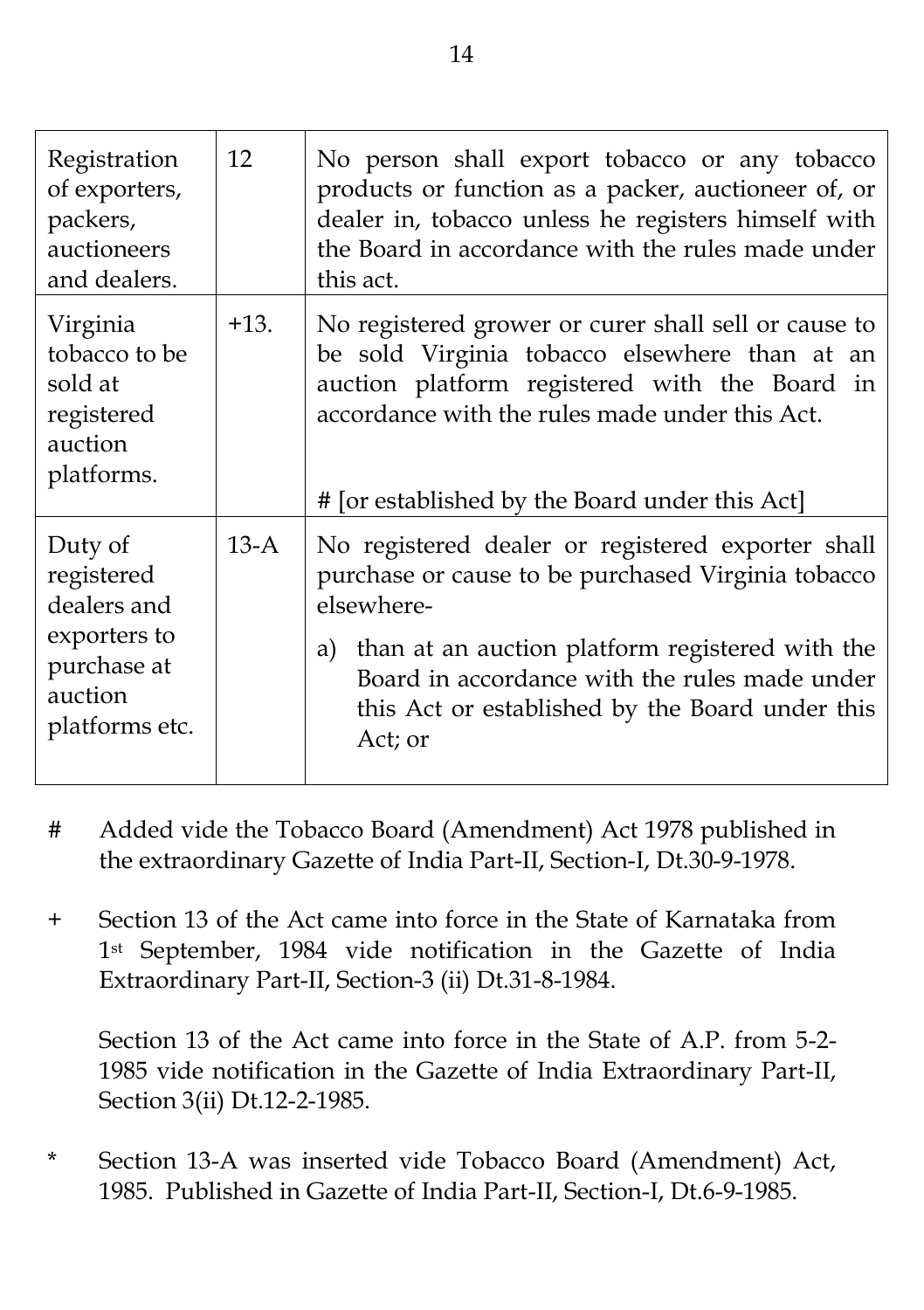|                                                                                                                                                |         | b) than from any other registered dealer or a<br>registered grower or curer:<br>Provided that in relation to any state in which<br>the provisions of section 13 are not in force, the<br>condition specified under clause (a) shall not<br>apply.                                                                                                     |
|------------------------------------------------------------------------------------------------------------------------------------------------|---------|-------------------------------------------------------------------------------------------------------------------------------------------------------------------------------------------------------------------------------------------------------------------------------------------------------------------------------------------------------|
| Duty or<br>buyers of<br>Virginia<br>tobacco at<br>places other<br>than auction<br>platforms to<br>refrain from<br>certain unfair<br>practices. | $*13-B$ | Every dealer who purchases Virginia tobacco in any<br>state in which the provisions of section 13 are not in<br>force:-                                                                                                                                                                                                                               |
|                                                                                                                                                |         | shall pay the full price for the whole quantity of<br>a)<br>Virginia tobacco so purchased by him at the rate<br>at which he agreed to purchase such tobacco<br>and shall refrain from claiming any discount in<br>the weight or other deductions in weight<br>thereof or any deductions from the price as<br>calculated in accordance with such rate; |
|                                                                                                                                                |         | shall pay the full price for Virginia tobacco so<br>b)<br>purchased by him as calculated in accordance<br>provisions of clause<br>with<br>the<br>(a)<br>as<br>expeditiously as possible and in any case within<br>such reasonable time as may be specified in this<br>behalf by the Board; and                                                        |
|                                                                                                                                                |         | shall refrain from having recourse to any<br>c)<br>practices which the Board may, having regard<br>to the need for protection of persons selling<br>Virginia tobacco in such State and all other<br>relevant considerations, specify to be unfair<br>practices.                                                                                       |

 Section 13-B was inserted vide Tobacco Board (Amendment) Act 1985. Published in the Gazette of India Part-II, Section-I, Dt.6-9-1985.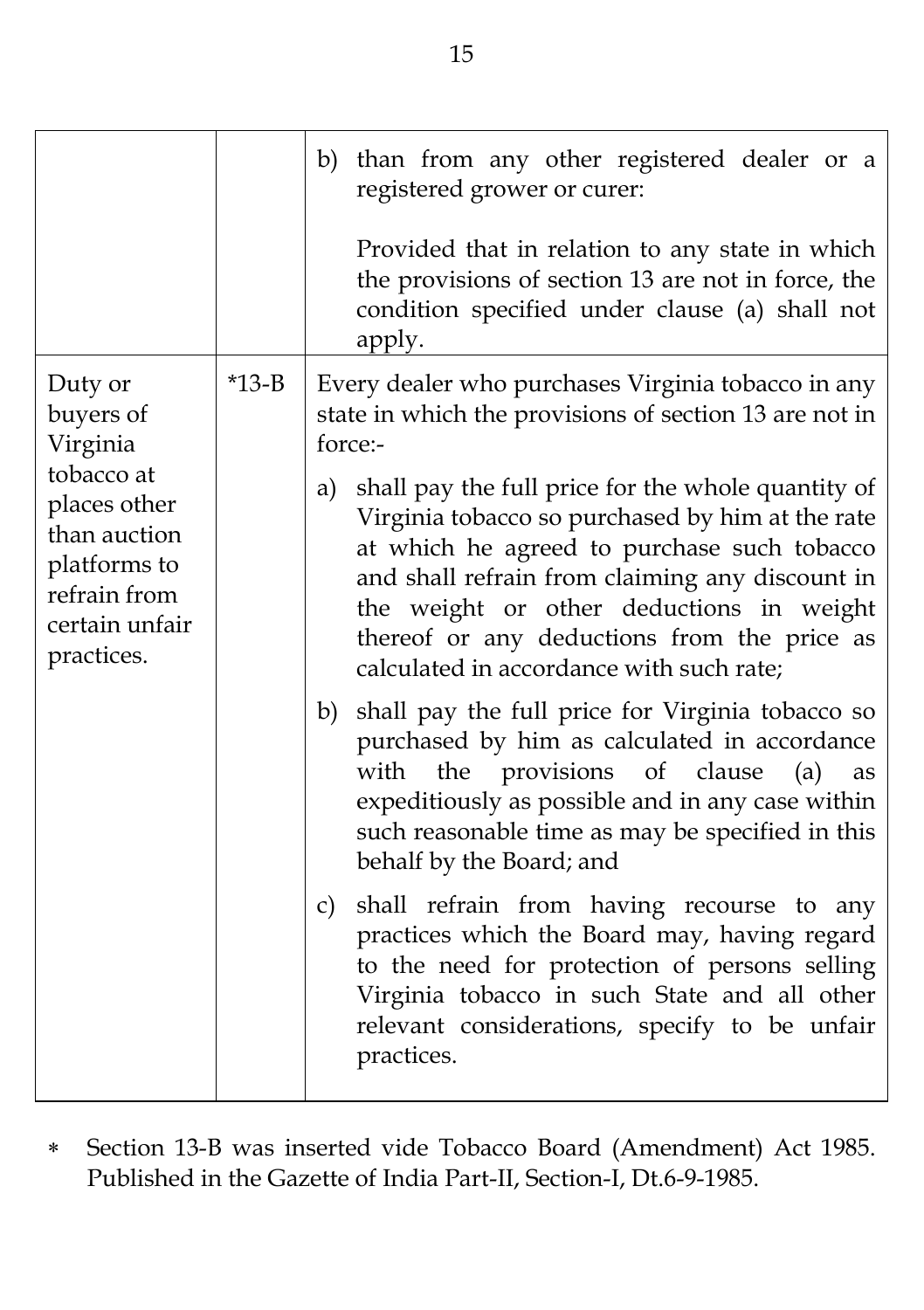| Application,<br>cancellation,<br>fees and other<br>matters<br>relating to<br>registration. | 14. | The form of application and form of certificate of<br>registration under section 10 the form of application<br>*(for registration of nursery growers for the<br>purposes of section 10-A, for registration of curers<br>for the purposes of Section 11, for registration of<br>processors and manufacturers for the purposes of<br>section 11-A, for obtaining licenses for taking up<br>grading work or construction and operation of<br>barns under section 11-B for registration of<br>exporters, packers or auctioneers of, or dealers in,<br>tobacco, for the purposes of section 12 and for<br>registration of auction platforms for the purposes of<br>section 13, the time within which and the manner in<br>which such applications shall be made, the fees<br>payable on such applications, the particulars to be<br>specified therein, the principles and the procedure<br>be followed in granting and cancelling<br>to<br>certificates of registration or the registration of<br>auction platforms or, as the case may be, *(the<br>registration as nursery growers, curers, processors,<br>exporters, packers or auctioneers of, or dealers in,<br>Virginia tobacco or as manufacturers of the<br>products or Virginia tobacco or in granting licenses<br>under section 11-B, the returns to be submitted by<br>registered growers, nursery growers, curers,<br>processors, exporters, packers or auctioneers of, or<br>dealers in, Virginia tobacco or the registered<br>manufacturers of the products of Virginia tobacco<br>or the persons licensed under section 11-B and the |
|--------------------------------------------------------------------------------------------|-----|------------------------------------------------------------------------------------------------------------------------------------------------------------------------------------------------------------------------------------------------------------------------------------------------------------------------------------------------------------------------------------------------------------------------------------------------------------------------------------------------------------------------------------------------------------------------------------------------------------------------------------------------------------------------------------------------------------------------------------------------------------------------------------------------------------------------------------------------------------------------------------------------------------------------------------------------------------------------------------------------------------------------------------------------------------------------------------------------------------------------------------------------------------------------------------------------------------------------------------------------------------------------------------------------------------------------------------------------------------------------------------------------------------------------------------------------------------------------------------------------------------------------------------------------------------------------------------------------|
|                                                                                            |     | registers to be kept by the Board shall be such as<br>may be prescribed.)                                                                                                                                                                                                                                                                                                                                                                                                                                                                                                                                                                                                                                                                                                                                                                                                                                                                                                                                                                                                                                                                                                                                                                                                                                                                                                                                                                                                                                                                                                                      |

 Submitted vide Tobacco Board (Amendment) Act 1985. Published in the Gazette of India Part-II, Section-I, Dt.6.9.1985.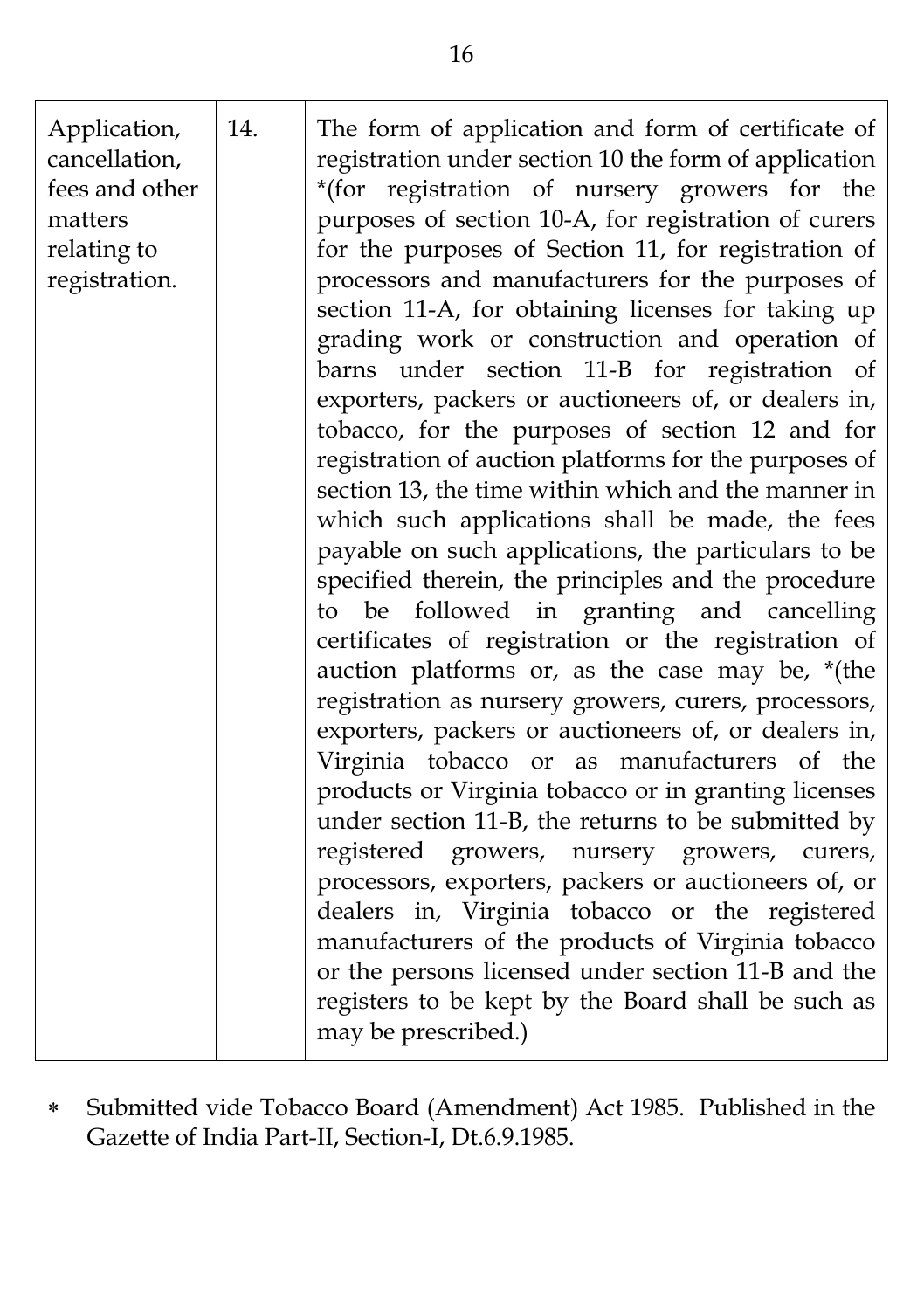| Power to levy<br>fees  | $*14-A$ | (1)<br>(2) | Where Virginia tobacco is sold at any auction<br>platform established by the Board under this<br>Act, it shall be competent for the Board or for<br>any officer of the Board authorize by it in this<br>behalf to levy fees, for the services rendered<br>by the Board in relation to such sale, at such<br>rate not exceeding two percent of the value of<br>such tobacco as the Central Government may<br>from time to time, by notification in the<br>Official Gazette, specify;<br>The fees levied under sub-section (1) shall be<br>collected by the Board or such officer, equally<br>form the seller of the Virginia tobacco and<br>the purchaser of such tobacco, in such<br>manner as may be prescribed. |
|------------------------|---------|------------|-------------------------------------------------------------------------------------------------------------------------------------------------------------------------------------------------------------------------------------------------------------------------------------------------------------------------------------------------------------------------------------------------------------------------------------------------------------------------------------------------------------------------------------------------------------------------------------------------------------------------------------------------------------------------------------------------------------------|
| Power of<br>inspection | 15.     |            | The Board may authorize any of its members,<br>officers or other employees to inspect in such<br>manner as may be prescribed any land or premises<br>to verify the accuracy of any particulars mentioned<br>in any application or any return referred to in<br>Section 14.                                                                                                                                                                                                                                                                                                                                                                                                                                        |

#### **CHAPTER IV**

### **FINANCE, ACCOUNTS AND AUDIT**

| Grants and<br>loans by the<br>Central<br>Government | 16. | The Central Government may, after due<br>appropriation made by Parliament by law in this<br>behalf, pay to the Board by way of grants or loans<br>such sums of money as the Central Government<br>may think fit for being utilized for the purposes of<br>this act. |
|-----------------------------------------------------|-----|---------------------------------------------------------------------------------------------------------------------------------------------------------------------------------------------------------------------------------------------------------------------|
| Constitution<br>of the Tobacco<br>Fund              | 17. | There shall be formed a Fund to be called the<br>(1)<br>tobacco Fund and there shall be credited<br>there to-                                                                                                                                                       |

 Service charges to be collected by the Board is 2% of the value of tobacco vide notification in the Gazette of India Extraordinary Part-II, Section 3(ii) Dt.22-8-1984.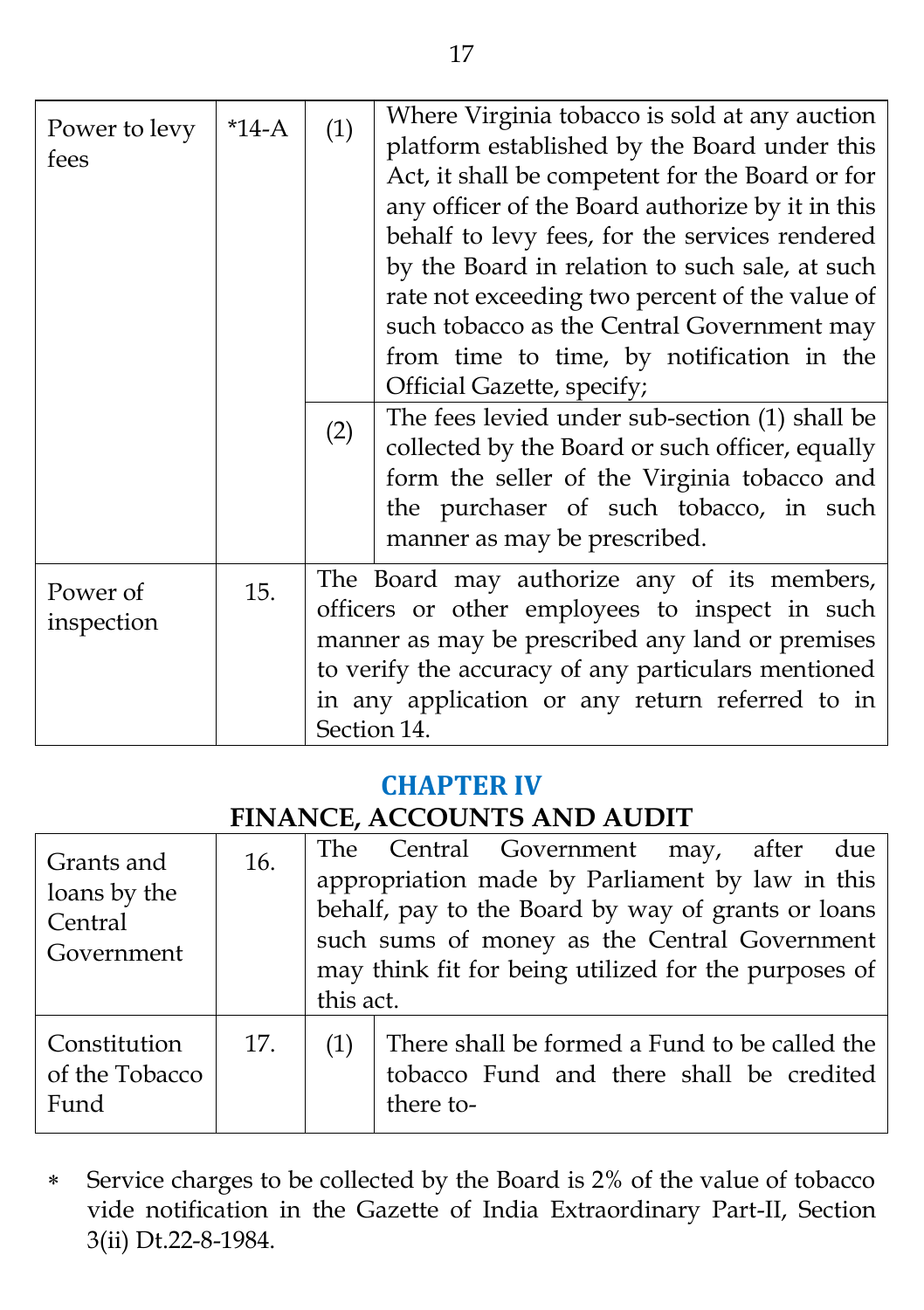|                                      |         | the fees levied and collected under this<br>a)<br>Act or the rules made there under;<br>any sums of money paid or any loans<br>b)<br>granted by the Central Government for<br>the purposes of this Act;<br>any grants or loans that may be made by<br>c)<br>any person for the purposes of this Act;<br>the sums, if any, realized by the Board in<br>d)<br>carrying out the measures referred to in<br>section 8.                                                                                                                       |
|--------------------------------------|---------|------------------------------------------------------------------------------------------------------------------------------------------------------------------------------------------------------------------------------------------------------------------------------------------------------------------------------------------------------------------------------------------------------------------------------------------------------------------------------------------------------------------------------------------|
|                                      |         | The Fund shall be applied -<br>(2)                                                                                                                                                                                                                                                                                                                                                                                                                                                                                                       |
|                                      |         | a) for meeting the cost of the measures<br>referred to in section 8;<br>for meeting the salaries, allowances and<br>b)<br>other remuneration of the officers and<br>other employees of the Board;<br>for meeting the other administrative<br>c)<br>expenses of the Board;<br>d) for repayment of any loans.                                                                                                                                                                                                                              |
| Borrowing<br>powers of the<br>Board. | 18.     | Subject to such rules as may be made in this behalf,<br>the Board shall have the power to borrow on the<br>security of the tobacco Fund or any other asset for<br>carrying out the purposes of this Act.                                                                                                                                                                                                                                                                                                                                 |
| Writing off of<br>losses.            | $*18-A$ | Subject to such conditions as may be specified by<br>the Central Government, where the Board is of<br>opinion that any amount due to or any loss,<br>whether of money or of property, incurred by, the<br>Board is irrecoverable, the Board may with the<br>previous approval of the Central Government,<br>sanction the writing off finally of the said amount<br>or loss.<br>Provided that no such approval of the Central<br>necessary where<br>shall be<br>such<br>Government<br>irrecoverable amount or loss does not exceed in any |

 Section 18-A was inserted vide Tobacco Board (Amendment) Act 1985. Published in the Gazette of India Part-II, Section-1, Dt.6-9-1985.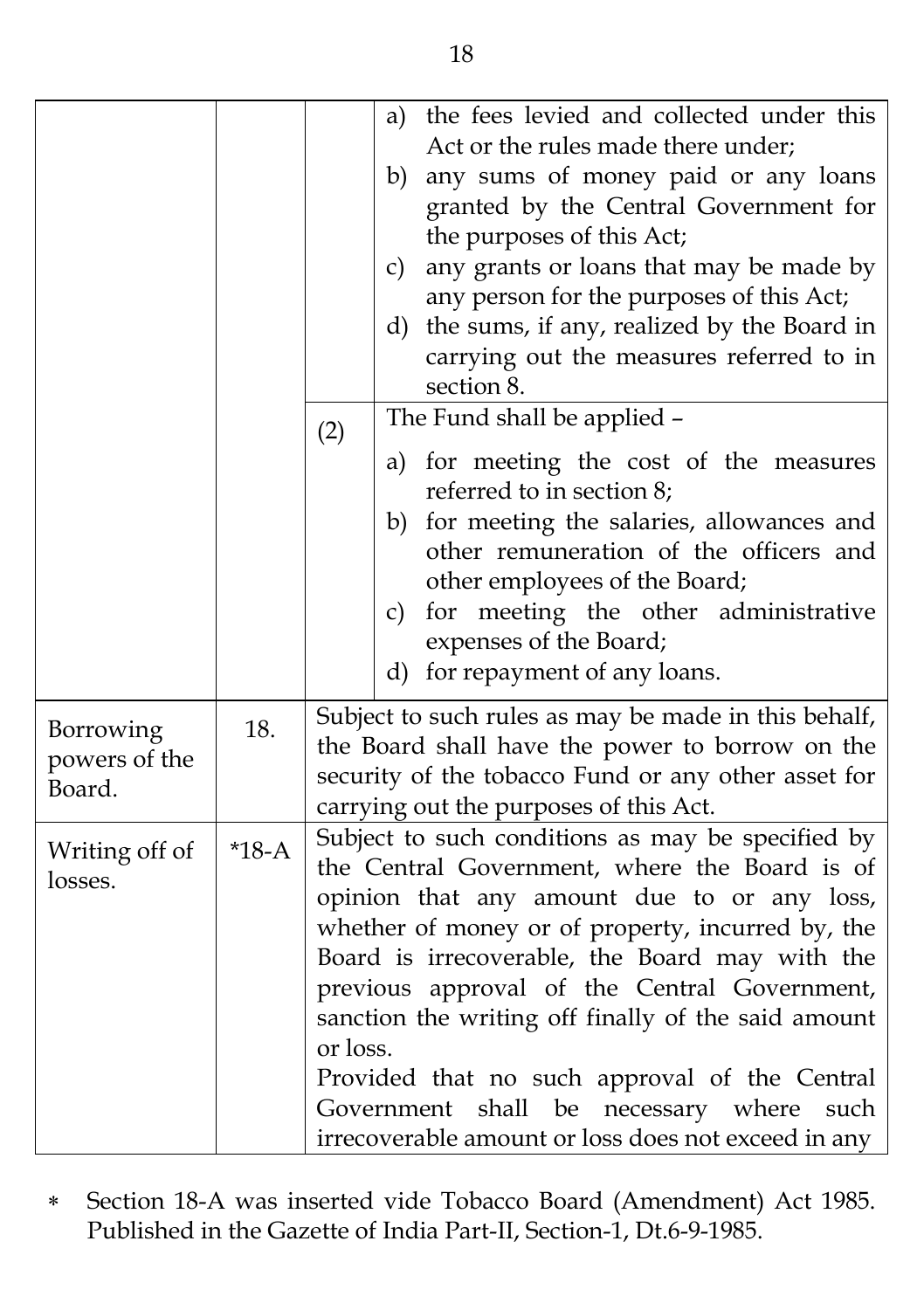|                       |        |     | individual case and in the aggregate in any year<br>such amounts as may be prescribed.                                                                                                                                                                                                                                                                                                                                                                                                                                                                  |
|-----------------------|--------|-----|---------------------------------------------------------------------------------------------------------------------------------------------------------------------------------------------------------------------------------------------------------------------------------------------------------------------------------------------------------------------------------------------------------------------------------------------------------------------------------------------------------------------------------------------------------|
| Accounts and<br>Audit | $+19.$ | (1) | The Board shall maintain proper accounts and<br>other relevant records and prepare an annual<br>statement of accounts, including the income and<br>expenditure account and the balance sheet in<br>such form as may be prescribed by the Central<br>Government in consolation with the Comptroller<br>and Auditor General of India.                                                                                                                                                                                                                     |
|                       |        | (2) | The accounts of the Board shall be audited by<br>the Comptroller and Auditor General of India at<br>such intervals as may be specified by him and<br>any expenditure incurred in connection with<br>such audit shall be payable by the Board to the<br>Comptroller and Auditor General.                                                                                                                                                                                                                                                                 |
|                       |        | (3) | The Comptroller and Auditor General of India<br>and any person appointed by him in connection<br>with the audit of the accounts of the Board shall<br>have the same rights and privileges and<br>authority in connection with such audit as the<br>Comptroller and Auditor General has<br>in<br>connection with the audit of Government<br>accounts and in particular, shall have the right to<br>demand the productions of books, accounts,<br>connected vouchers and other documents and<br>papers and to inspect any of the offices of the<br>Board. |
|                       |        | (4) | The accounts of the Board as certified by the<br>Comptroller and Auditor General of India or any<br>other person appointed by him in this behalf<br>together with the audit report thereon shall be<br>forwarded annually to the Central Government<br>and the Government shall cause the same to be<br>laid before each House of Parliament.                                                                                                                                                                                                           |

+ Substituted vide Tobacco Board (Amendment) Act 1985.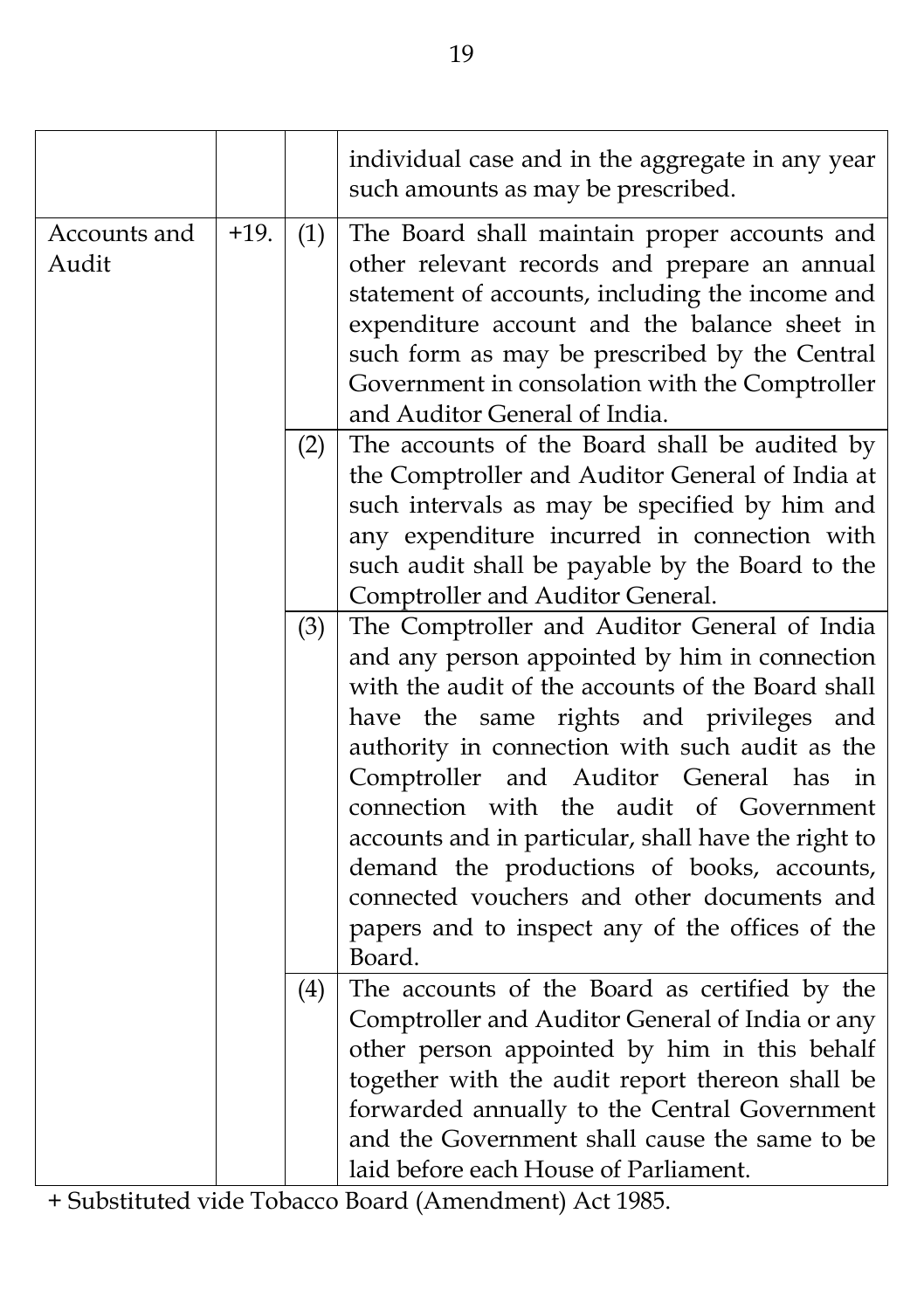## **CHAPTER V**

#### **CONTROL BY CENTRAL GOVERNMENT**

| Power to<br>prohibit or<br>control import<br>and export of<br>tobacco and<br>tobacco<br>products | 20.    | (1) | The Central Government may, by order<br>published in the Official Gazette, make<br>for prohibiting<br>restricting<br>provision<br><b>or</b><br>otherwise controlling the import or export of<br>tobacco and tobacco products, either generally<br>or in specified classes of cases.                                                                                                                                                                                                                                    |
|--------------------------------------------------------------------------------------------------|--------|-----|------------------------------------------------------------------------------------------------------------------------------------------------------------------------------------------------------------------------------------------------------------------------------------------------------------------------------------------------------------------------------------------------------------------------------------------------------------------------------------------------------------------------|
| 52 of 1962                                                                                       |        | (2) | All tobacco and tobacco products to which any<br>order under Sub-Section (1) applies, shall be<br>deemed to be goods of which the import or<br>export has been prohibited under Section 11 of<br>the Customs Act, 1962 and all the provisions of<br>the Act shall have effect accordingly.                                                                                                                                                                                                                             |
| 52 of 1962                                                                                       |        | (3) | if any person contravenes any order made<br>under sub-section (1), he shall, without<br>prejudice to any confiscation or penalty to<br>which he may be liable under the provisions of<br>the Customs Act, 1962 as applied by sub-<br>section (2) be punishable with imprisonment<br>for a term which may extend to one year, or<br>with fine, or with both.                                                                                                                                                            |
|                                                                                                  | $20-A$ |     | Without prejudice to the provisions of clause (g) of<br>sub-section (2) of section 8 and not withstanding<br>anything contained in any other provision of this At,<br>if the Central Government is satisfied that it is<br>necessary or expedient so to do, it may, by order in<br>writing and subject to such conditions<br>and<br>limitations as may be specified in the order,<br>authorize anybody or other agency to purchase<br>Virginia tobacco from the growers and dispose of the<br>same in India or abroad. |

 Inserted vide Tobacco Board (Amendment) Act 1985. Published in the Extraordinary Gazette of India, Part-II, Section-I, Dt.6.9.1985.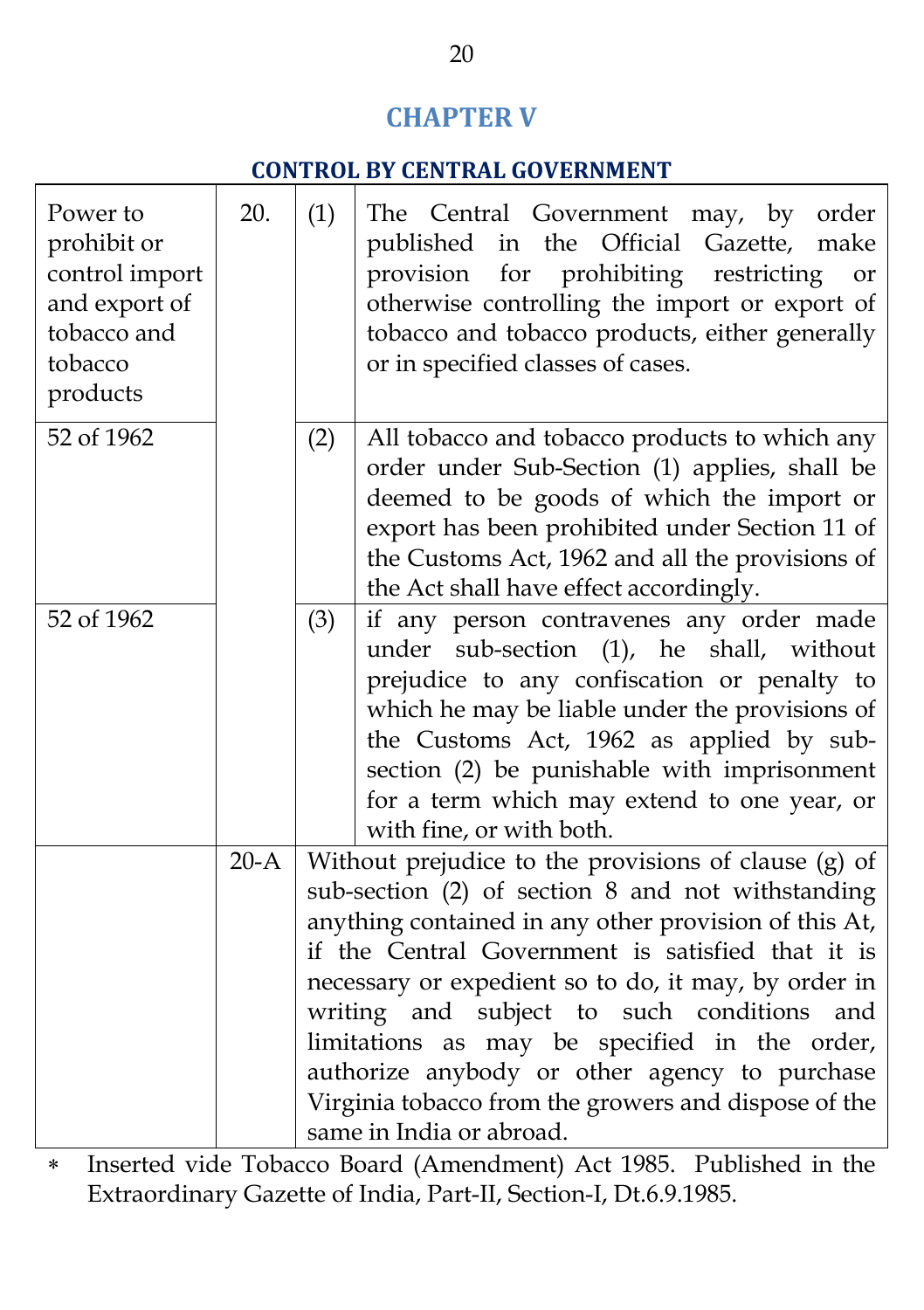| Directions by | 21. |     | The Board shall carry out such directions as       |
|---------------|-----|-----|----------------------------------------------------|
| Central       |     |     | may be issued to it from time to time by the       |
| Government    |     |     | the<br>efficient<br>Central<br>Government<br>for   |
|               |     |     | administration of the Act.                         |
| Returns and   | 22  | (1) | The Board shall furnish to the Central             |
| reports       |     |     | Government at such form and manner as may          |
|               |     |     | be prescribed or as the Central Government         |
|               |     |     | may direct such returns and statements and         |
|               |     |     | such particulars in regard to any proposed or      |
|               |     |     | existing programme for the promotion and           |
|               |     |     | development of the tobacco industry, as the        |
|               |     |     | Central Government may, from time to time,         |
|               |     |     | required.                                          |
|               |     | (2) | Without prejudice to the provisions of sub-        |
|               |     |     | section (1), the Board shall, as soon as possible, |
|               |     |     | after the end of each financial year submit to     |
|               |     |     | the Central Government a report in such form       |
|               |     |     | and before such date, as may be prescribed,        |
|               |     |     | giving a true and full account of its activities,  |
|               |     |     | policy and programmes during the previous          |
|               |     |     |                                                    |
|               |     |     | financial year.                                    |
|               |     | (3) | A copy of the Report received under sub-           |
|               |     |     | section (2) shall be land, as soon as may be       |
|               |     |     | after it is received, before each House of         |
|               |     |     | Parliament.                                        |

# **CHAPTER VI**

#### **MISCELLANEOUS**

| Penalities | 23. | Any person who, being required under this Act     |
|------------|-----|---------------------------------------------------|
|            |     | to furnish any return, fails to furnish such      |
|            |     | return or furnishes a return containing any       |
|            |     | particular which is false and which he knows      |
|            |     | to be false or does not believe to be true, shall |
|            |     | be punishable with fine which may extend to       |
|            |     | five hundred rupees.                              |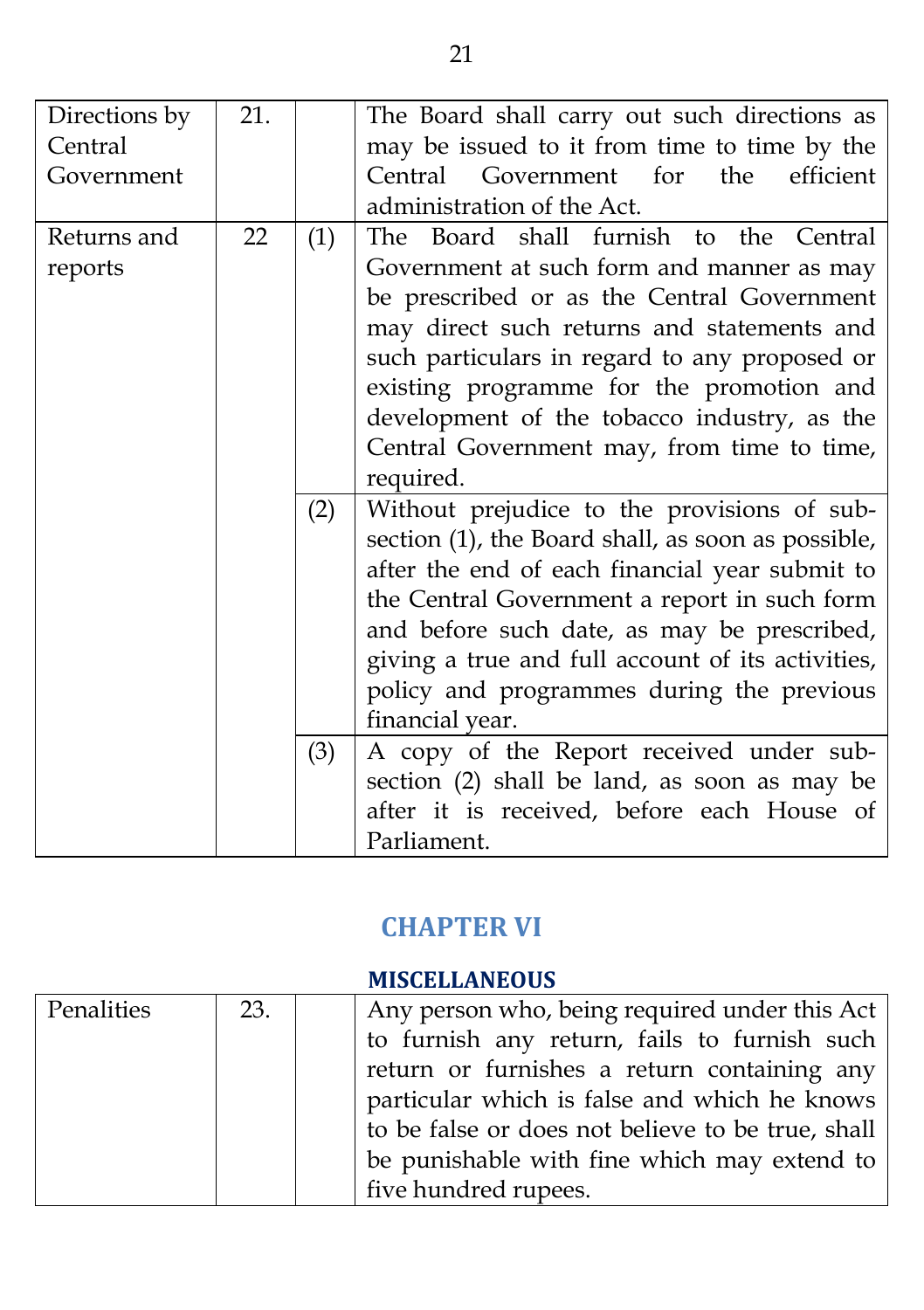| Penalties for   | 24. | Any person who:-                                                |
|-----------------|-----|-----------------------------------------------------------------|
| obstructing a   |     | Obstructs any member or any officer or other<br>a)              |
| member          |     | employee of the Board or any other person in the                |
| officer, or     |     | exercise of any power conferred or in the                       |
| other           |     | discharge of any duty imposed on him by or                      |
| employee of     |     | under this Act or                                               |
| the Board in    |     | b) Having control over or custody of any account                |
| the discharge   |     | book or other record, fails to produce such book                |
| of his duties   |     | or record when required to do so by or under                    |
| and for failure |     | this act.                                                       |
| to produce      |     |                                                                 |
| books and       |     | Shall be punishable with imprisonment for a term                |
| records.        |     | which may extend to six months, or with fine which              |
|                 |     | may extend to one thousand rupees, or with both.                |
|                 |     |                                                                 |
| Other           | 25. | Who over contravenes or attempts to contravene or               |
| penalties       |     | abets the contravention of the provisions of this Act           |
|                 |     | or of any rules *(or regulations) made there under              |
|                 |     | other than the provisions, punishment for the                   |
|                 |     | contravention where of has been provided for in                 |
|                 |     | section 20 or section 23 or section 24, shall be                |
|                 |     | punishable with imprisonment for a term which                   |
|                 |     | may *(intend to two years, or with fine which may               |
|                 |     | extend to five thousand rupees, or with both) and in            |
|                 |     | the case of a continuing contravention with an                  |
|                 |     | additional fine which may extend to fifty rupees for            |
|                 |     | every day during which such contravention                       |
|                 |     |                                                                 |
|                 |     | continues after conviction for the first such<br>contravention. |

 Substituted vide Tobacco Board (Amendment) Act, 1985. Published in the Extraordinary Gazette of India, Part-II, Section-1, Dt.6.9.1985.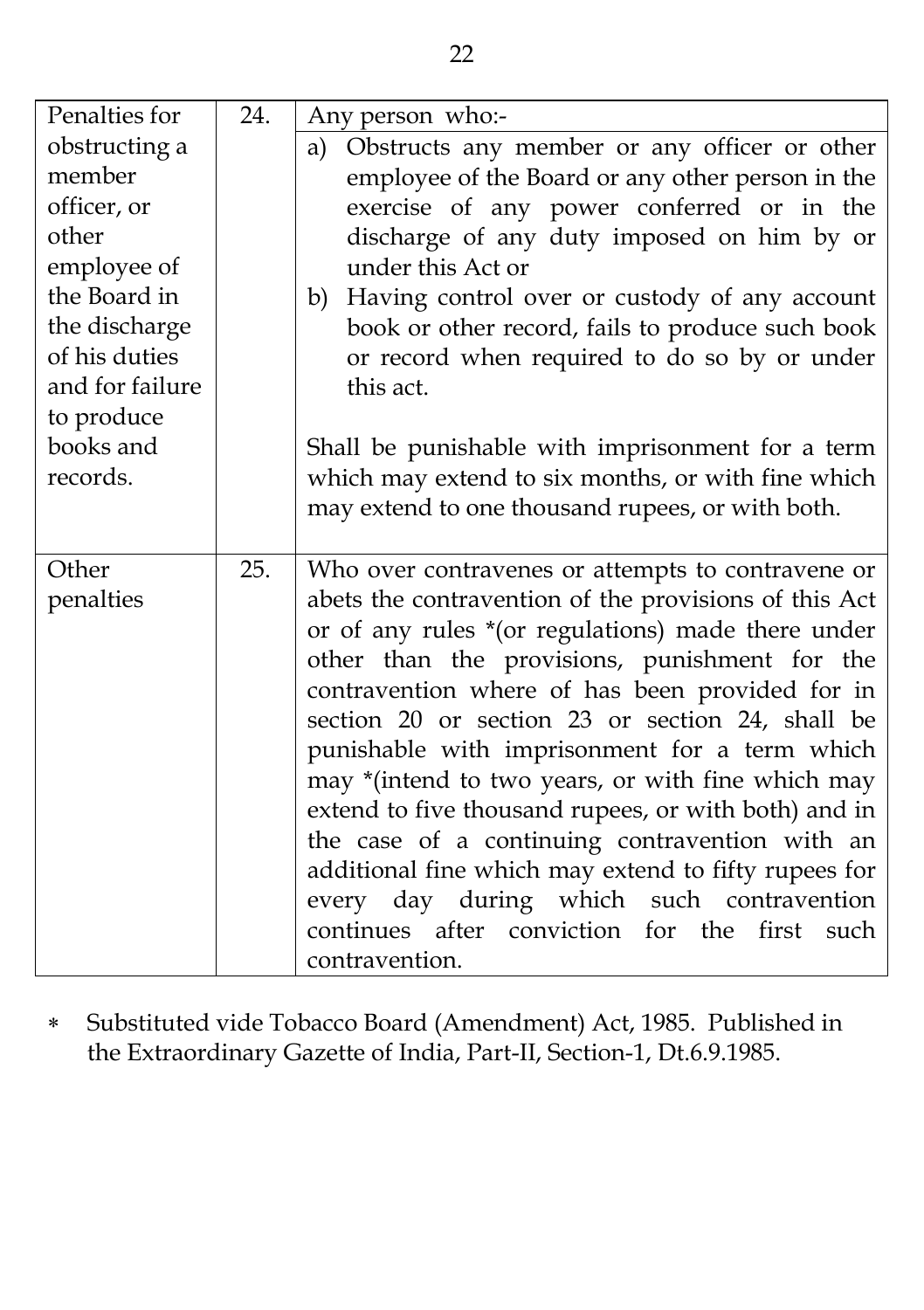| Offence by<br>companies.                      | 26. | (1) | Where an offence under this Act has been<br>committed by a company, every person who, at<br>the time the offence was committed, was in<br>charge of, and was responsible, to the company<br>for the conduct of the business of the company as<br>well as the company shall be deemed to be guilty<br>of the offence and shall be liable to be proceeded<br>against and punished accordingly;                                                                                                                                          |
|-----------------------------------------------|-----|-----|---------------------------------------------------------------------------------------------------------------------------------------------------------------------------------------------------------------------------------------------------------------------------------------------------------------------------------------------------------------------------------------------------------------------------------------------------------------------------------------------------------------------------------------|
|                                               |     |     | Provided that nothing contained in this sub-<br>section shall render any such person liable to any<br>punishment, if he proves that the offence was<br>committed without his knowledge or that he<br>exercised all due diligence to prevent the<br>commission of such offence.                                                                                                                                                                                                                                                        |
|                                               |     | (2) | No withstanding anything contained in sub-<br>section (1) where an offence under this Act has<br>been committed by a company and it is proved<br>that the offence has been committed with the<br>consent or convenience of or is attributable to<br>any neglect on the part of any director, manager,<br>secretary or other officer of the company, such<br>director, manager, secretary or other officer shall<br>be deemed to be guilty of that offence and shall<br>be liable to be proceeded against and punished<br>accordingly. |
|                                               |     |     | Explanation:- For the purpose of the section-<br>a) "Company" means any body corporate and<br>includes a firm or other association of<br>individuals; and<br>b) "director" in relation to a firm, means a<br>partner in the firm.                                                                                                                                                                                                                                                                                                     |
| Jurisdiction of<br>Court                      | 27  |     | No court inferior to that of a Metropolitan Magistrate<br>or a Magistrate of the first class shall try any offence<br>punishable under this Act.                                                                                                                                                                                                                                                                                                                                                                                      |
| Previous sanction<br>of Central<br>Government | 28. |     | No prosecution for any offence punishable under this<br>Act shall be instituted except with the previous<br>sanction of the Central Government.                                                                                                                                                                                                                                                                                                                                                                                       |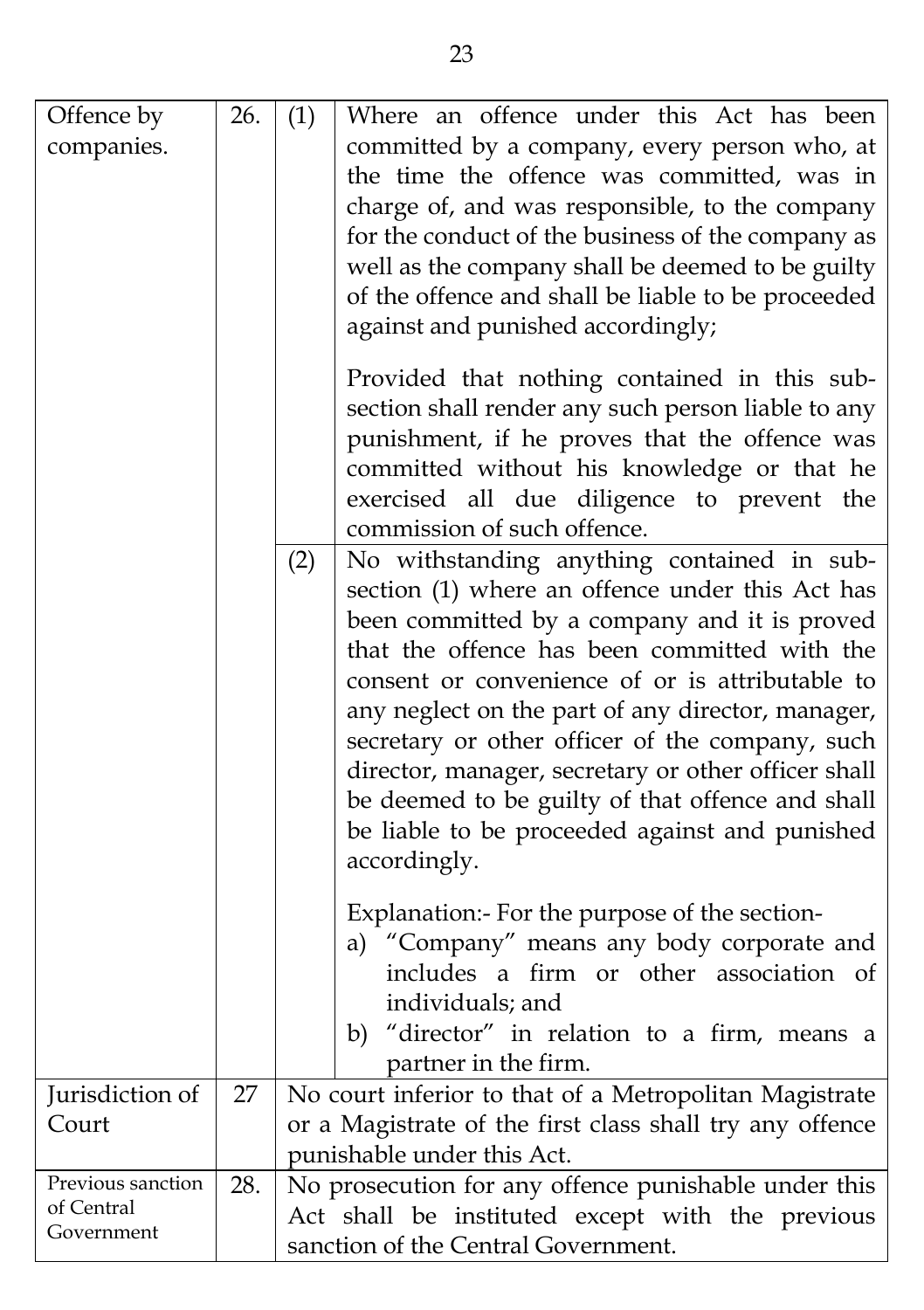| Protection of<br>29.                                                       | No suit prosecution or other legal proceedings shall |  |  |
|----------------------------------------------------------------------------|------------------------------------------------------|--|--|
| action taken                                                               | lie against the Central Government, or the Board or  |  |  |
| any committee appointed by it, or any member of<br>in good faith           |                                                      |  |  |
| the Board or such committee of any officer or other                        |                                                      |  |  |
| employee of the Central Government or of the                               |                                                      |  |  |
| Board, or any agent of or any other person                                 |                                                      |  |  |
| authorized by the Board, for anything which is in                          |                                                      |  |  |
| good faith done or intended to be done under this                          |                                                      |  |  |
| Act or the rules made there under.                                         |                                                      |  |  |
|                                                                            |                                                      |  |  |
| If the Central Government is satisfied that<br>Suspension of<br>30.<br>(1) |                                                      |  |  |
| operation of<br>circumstances have<br>arisen rendering it                  |                                                      |  |  |
| necessary that certain of the restrictions<br>Act.                         |                                                      |  |  |
| imposed by this Act should cease to be                                     |                                                      |  |  |
| imposed or if it considers it necessary or                                 |                                                      |  |  |
| expedient so to do in the public interest, the                             |                                                      |  |  |
| Central Government may, by notification in the                             |                                                      |  |  |
| Official Gazette, suspend or relax to a specified                          |                                                      |  |  |
| extend for such period as may be specified in                              |                                                      |  |  |
| the notification the operation of all or any of                            |                                                      |  |  |
| the provisions of this Act, in all or any of the                           |                                                      |  |  |
| territories to which this Act extends.                                     |                                                      |  |  |
| Where the operation of any provision of this<br>(2)                        |                                                      |  |  |
| Act has, under sub-section(1) been suspended                               |                                                      |  |  |
| of relaxed such suspension or relaxation may,                              |                                                      |  |  |
|                                                                            |                                                      |  |  |
| at any time which this Act remains in force, be                            |                                                      |  |  |
| removed by the Central Government by                                       |                                                      |  |  |
| notification in the Official Gazette.                                      |                                                      |  |  |
| Every notification issued under this section<br>(3)                        |                                                      |  |  |
| shall be laid, as soon a may be after it is issued,                        |                                                      |  |  |
| before each House of Parliament. While it is in                            |                                                      |  |  |
| session, for a total period of thirty days which                           |                                                      |  |  |
| may be comprised in one session or in two or                               |                                                      |  |  |
| more successive sessions, and if before the                                |                                                      |  |  |
| expiry of the session immediately following the                            |                                                      |  |  |
| session or the successive sessions aforesaid                               |                                                      |  |  |
| both Houses agree in making any modification                               |                                                      |  |  |
|                                                                            |                                                      |  |  |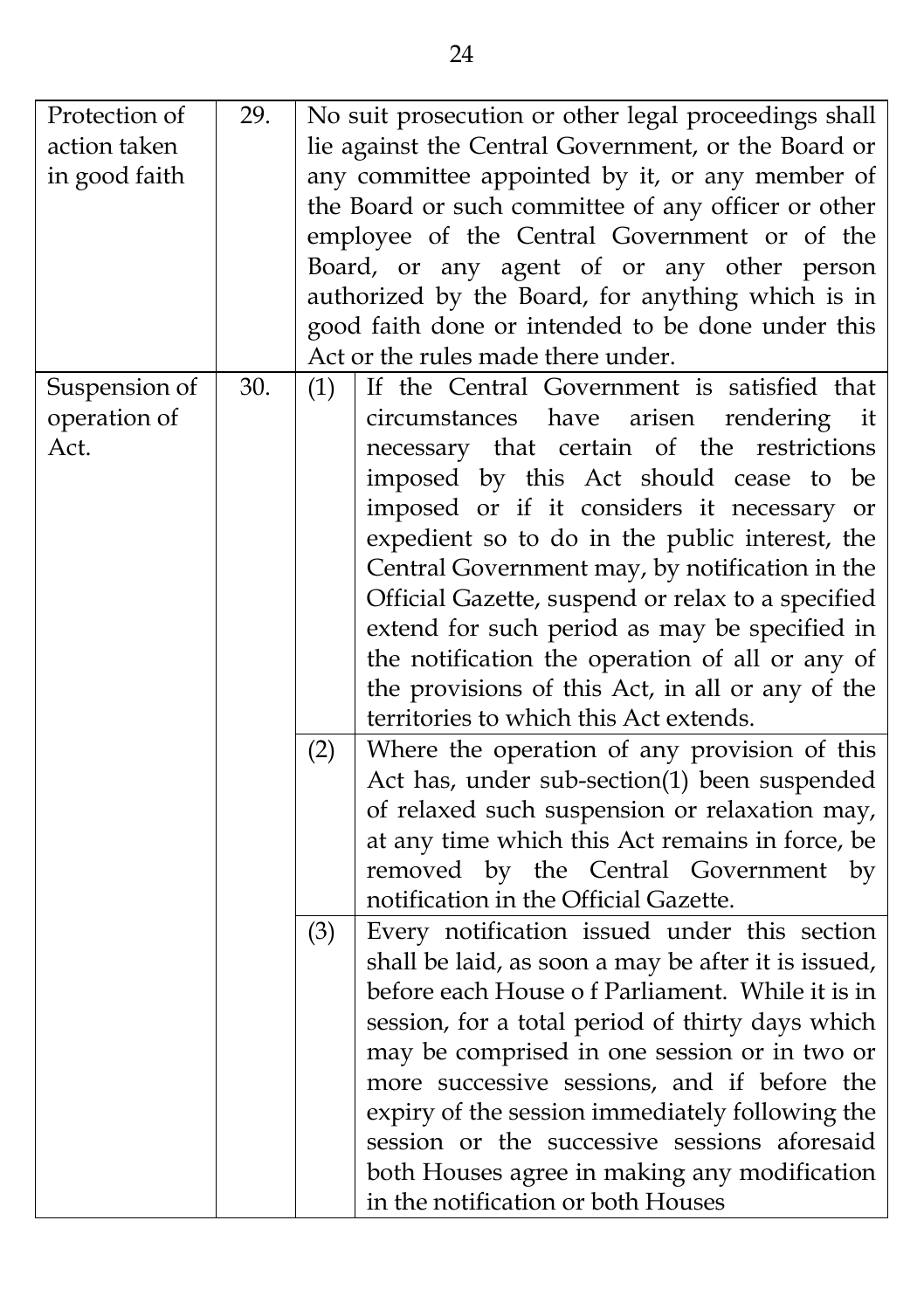| Application of                    | 31 |     | agree in making any modification in<br>the<br>notification or both Houses agree that<br>the<br>notification should not be issued the notification<br>shall thereafter have effect only in such modified<br>from or be of no effect, as the case may be; so,<br>any such<br>modification<br>however,<br>that<br><sub>or</sub><br>annulment shall be without prejudice to the<br>previous operation of the notification.<br>The provisions of this Act shall be in addition to, |
|-----------------------------------|----|-----|-------------------------------------------------------------------------------------------------------------------------------------------------------------------------------------------------------------------------------------------------------------------------------------------------------------------------------------------------------------------------------------------------------------------------------------------------------------------------------|
| other laws not<br>barred.         |    |     | and not in derogation of, the provisions of any<br>other law for the time being in fore.                                                                                                                                                                                                                                                                                                                                                                                      |
| Power of<br>Central<br>Government | 32 | (1) | The Central Government Act shall be in addition<br>to, and not in derogation of, the provisions of any<br>other law for the time being in force.                                                                                                                                                                                                                                                                                                                              |
| to make rules                     |    | (2) | In particular and without prejudice to<br>the<br>generality of the foregoing power, such rules may<br>provide for all or any of the following matters,<br>namely:-                                                                                                                                                                                                                                                                                                            |
|                                   |    | a)  | the powers and functions of the Vice-Chairman of<br>the Board;                                                                                                                                                                                                                                                                                                                                                                                                                |
|                                   |    | b)  | the term of office and other conditions of service of<br>members, the manner of filling vacancies among,<br>and the procedure of be followed in the discharge of<br>their functions by, members;                                                                                                                                                                                                                                                                              |
|                                   |    | C)  | the powers which may be exercised and the duties<br>which shall be performed by the Executive Director<br>and the Secretary;                                                                                                                                                                                                                                                                                                                                                  |
|                                   |    | d)  | the circumstances in which and the authority by<br>which a member may be removed;                                                                                                                                                                                                                                                                                                                                                                                             |
|                                   |    | e)  | the holding of a minimum number of meetings of<br>the Board every year;                                                                                                                                                                                                                                                                                                                                                                                                       |
|                                   |    | f)  | the procedure to be followed at the meetings of the<br>Board for the conduct of business and the number of<br>members which shall form a quorum at a meeting;                                                                                                                                                                                                                                                                                                                 |
|                                   |    | g)  | the maintenance by the Board of records of business<br>transacted by the Board and the submission of<br>copies thereof to the Central Government;                                                                                                                                                                                                                                                                                                                             |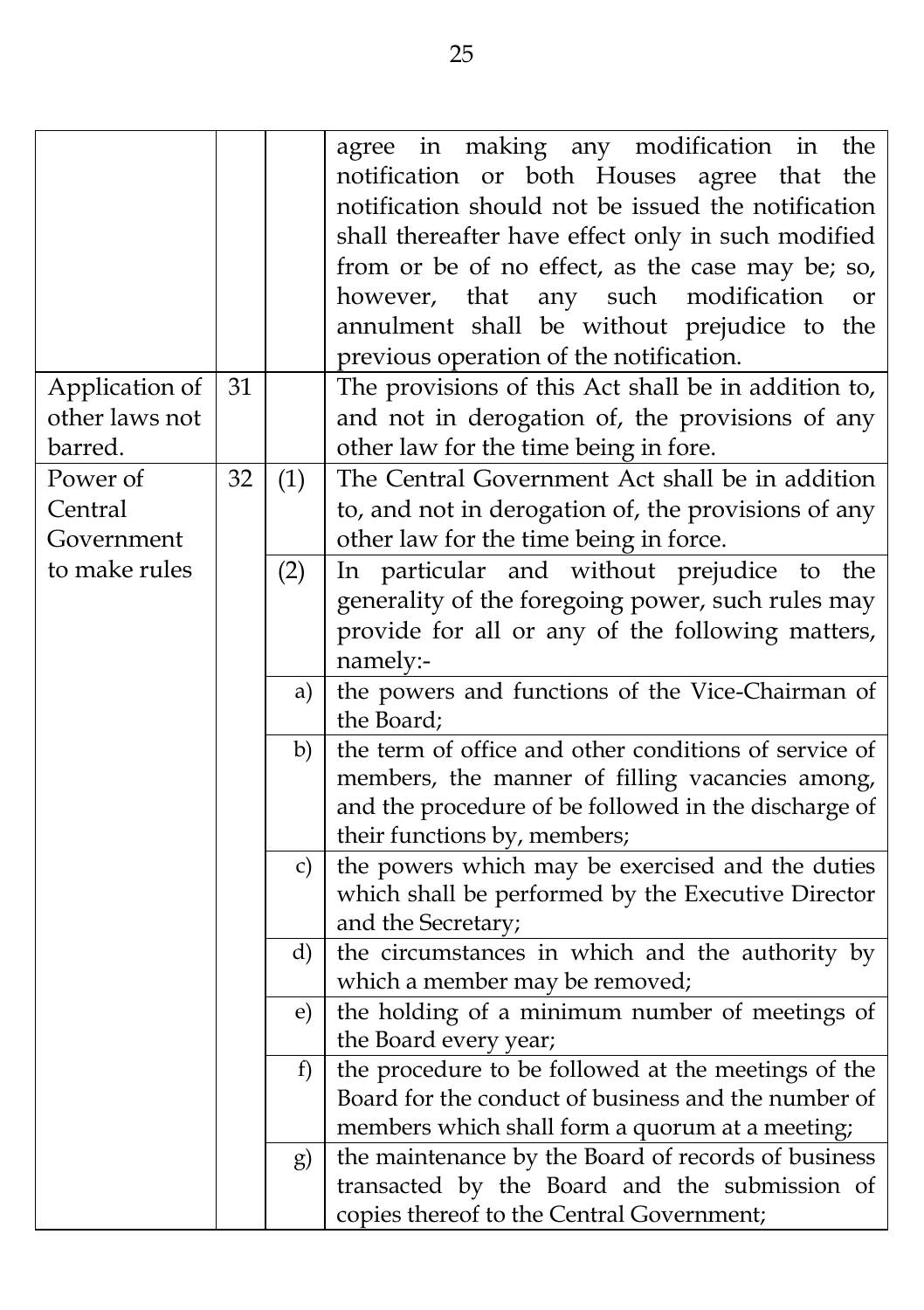|  | $*(g-a)$ | the specifications with regard to grading work<br>referred to in section 11-B;                                                                        |
|--|----------|-------------------------------------------------------------------------------------------------------------------------------------------------------|
|  | h)       | the matters referred to in section 14;                                                                                                                |
|  | $+(hh)$  | the manner of collection of fees under sub-<br>section $(2)$ of section 14-A;                                                                         |
|  | (i)      | the powers of the Board, its Chairman, the<br>Executive Director and committees of the<br>Board with respect to the incurring<br>- of<br>expenditure; |
|  | (i)      | the conditions subject to which the Board may<br>incur expenditure outside India;                                                                     |
|  | $*(J-a)$ | the amounts for the purposes of the proviso to<br>section 18-A;                                                                                       |
|  | (k)      | the preparation of budget estimates of receipts<br>and expenditure of the Board and the authority<br>by which the estimates are to be sanctioned;     |
|  | (1)      | the form and manner in which the accounts<br>should be maintained by the Board;                                                                       |
|  | (m)      | the deposit of the funds of the Board in banks<br>and the investment of such funds;                                                                   |
|  | (n)      | the conditions to be observed by the Board in<br>borrowing money;                                                                                     |
|  | $\circ$  | The conditions subject to which and the<br>manner in which, contracts may be entered<br>into or on behalf of the Board;                               |

- Inserted vide Tobacco Board (Amendment) Act, 1985 published in the Extraordinary Gazette of India, Part-II, Section-1, Dt.6.9.1985.
- Amended vide the Tobacco Board (Amendment) Act, 1978 published in the Extraordinary Gazette of India, Part-II, Section-1, Dt.30.8.1978.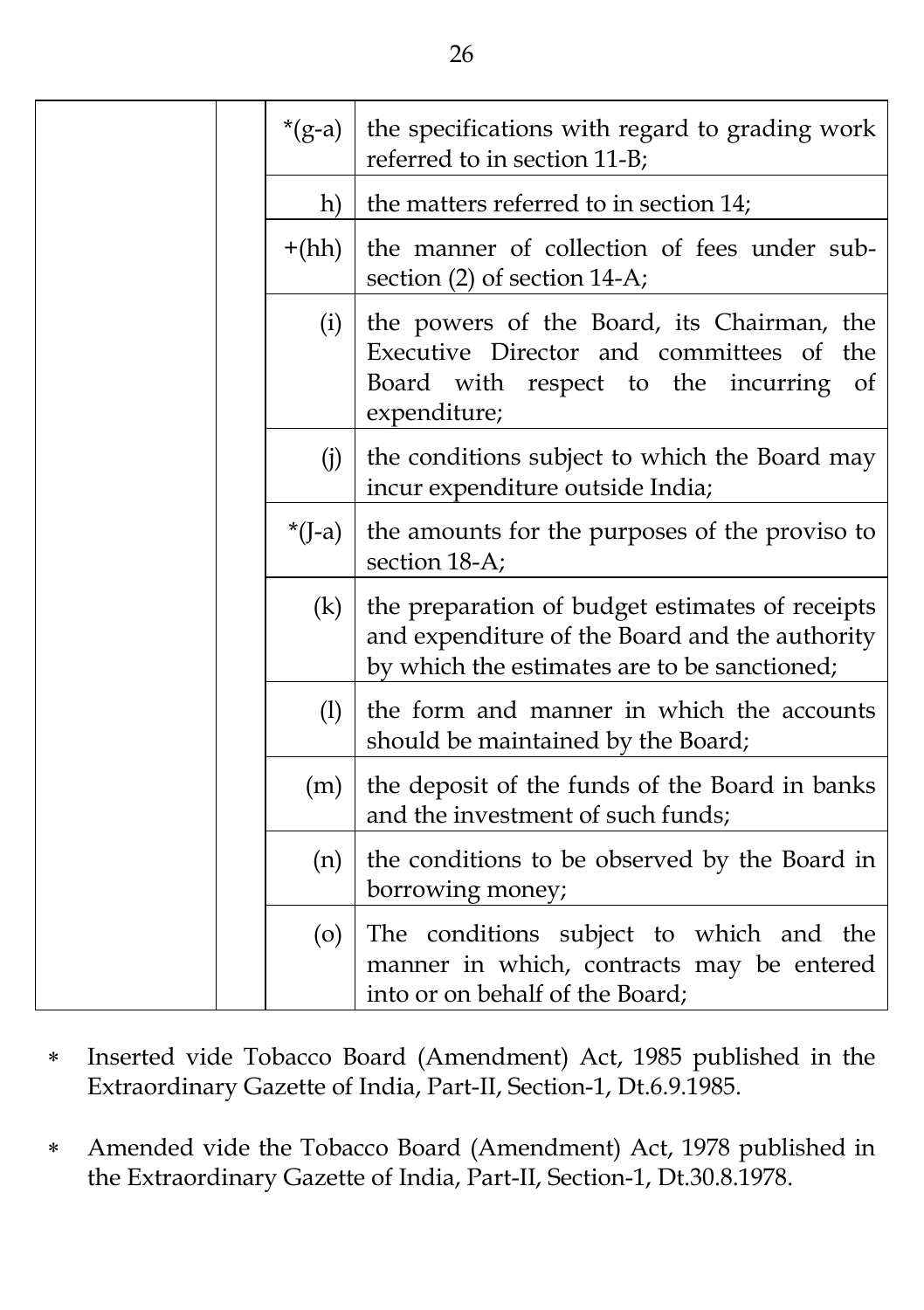| (p) | The additional matters in respect of which the<br>Board may undertake measures in the discharge<br>of its functions;                                                                                                                                                                                                                                                                                                                                                                                                                                                                                                                                                        |
|-----|-----------------------------------------------------------------------------------------------------------------------------------------------------------------------------------------------------------------------------------------------------------------------------------------------------------------------------------------------------------------------------------------------------------------------------------------------------------------------------------------------------------------------------------------------------------------------------------------------------------------------------------------------------------------------------|
| (q) | The remuneration and other allowances payable<br>to the person or persons referred to in clause (b)<br>of sub-section (2) of Section 9;                                                                                                                                                                                                                                                                                                                                                                                                                                                                                                                                     |
| (r) | The form and manner of, and the particulars to be<br>contained in, any returns or reports to be made to<br>the Board under this Act;                                                                                                                                                                                                                                                                                                                                                                                                                                                                                                                                        |
| (s) | The collection of any information or statistics in<br>respect of tobacco or tobacco products;                                                                                                                                                                                                                                                                                                                                                                                                                                                                                                                                                                               |
| (t) | Any other matter which has to be or may be<br>prescribed by or provided for by rules under this<br>Act;                                                                                                                                                                                                                                                                                                                                                                                                                                                                                                                                                                     |
| (3) | Every rule made under this section shall be laid as<br>soon as may be after it is made, before each House<br>of Parliament while it is in session for a total<br>period of thirty days which may be comprised in<br>one session, and if before the expiry of the<br>sessions aforesaid both Houses agree in making<br>any modification in the rule or both Houses agree<br>that the rule should not be made the rule shall<br>thereafter have effect only such modified form or<br>be of no effect, as the case may be, so however<br>that any such modification or annulment shall be<br>without prejudice to the validity of anything<br>previously done under that rule. |
|     |                                                                                                                                                                                                                                                                                                                                                                                                                                                                                                                                                                                                                                                                             |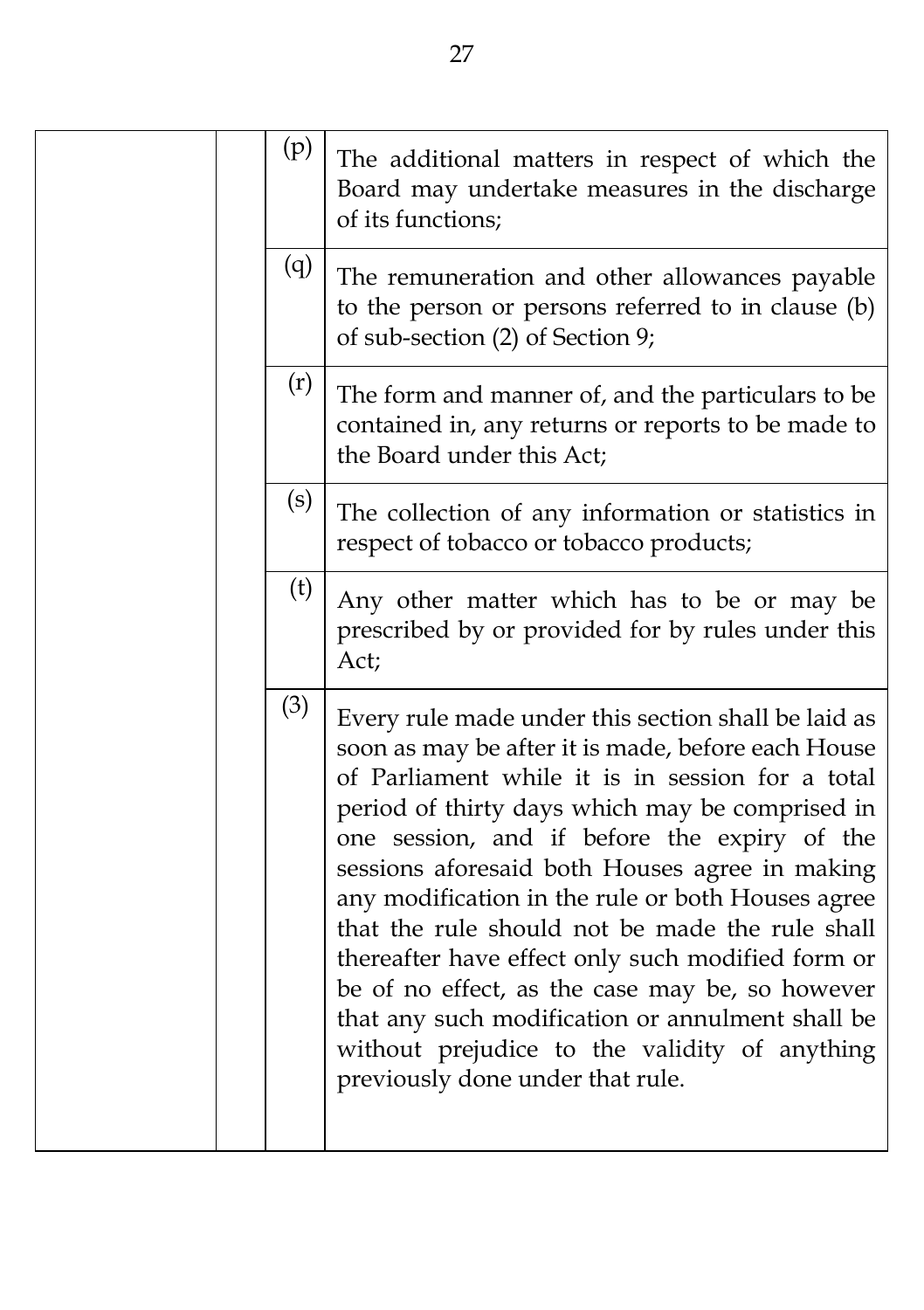| Power to make | 33. | (1) | The Board may make regulations not                                             |
|---------------|-----|-----|--------------------------------------------------------------------------------|
| regulations   |     |     | inconsistent with this Act and the rule                                        |
|               |     |     | made there under for enabling it to                                            |
|               |     |     | discharge its function under this Act.                                         |
|               |     | (2) | Without prejudice to the generality of the                                     |
|               |     |     | foregoing power, such regulations may                                          |
|               |     |     | provide for all or any of the following                                        |
|               |     |     | matters namely:-                                                               |
|               |     |     | the procedure to be<br>followed<br>a)<br>at                                    |
|               |     |     | meetings of the committees appointed                                           |
|               |     |     | by the Board and the number of                                                 |
|               |     |     | members which shall form a quorum at                                           |
|               |     |     | a meeting;                                                                     |
|               |     |     | delegation to the Chairman<br>the<br>b)                                        |
|               |     |     | members Executive Director, Secretary                                          |
|               |     |     | or other officers of the Board, of any of                                      |
|               |     |     | the powers and duties of the Board                                             |
|               |     |     | under this Act;                                                                |
|               |     |     | the travelling and other allowances<br>c)                                      |
|               |     |     | payable to persons associated under                                            |
|               |     |     | sub-section (8) of section 4 or co-opted                                       |
|               |     |     | under sub-section (2) of section 7;<br>d) the pay and allowances and leave and |
|               |     |     | other conditions of service of officers                                        |
|               |     |     | (other than those appointed by the                                             |
|               |     |     | Central Government)<br>and<br>other                                            |
|               |     |     | employees of the Board;                                                        |
|               |     |     | the maintenance of the accounts of the<br>e)                                   |
|               |     |     | Board;                                                                         |
|               |     |     | f)<br>the maintenance of the registers and                                     |
|               |     |     | other records of the Board and its                                             |
|               |     |     | various committees;                                                            |
|               |     |     | the appointment by the Board of agents<br>g)                                   |
|               |     |     | to discharge, on its behalf, any of its                                        |
|               |     |     | functions;                                                                     |